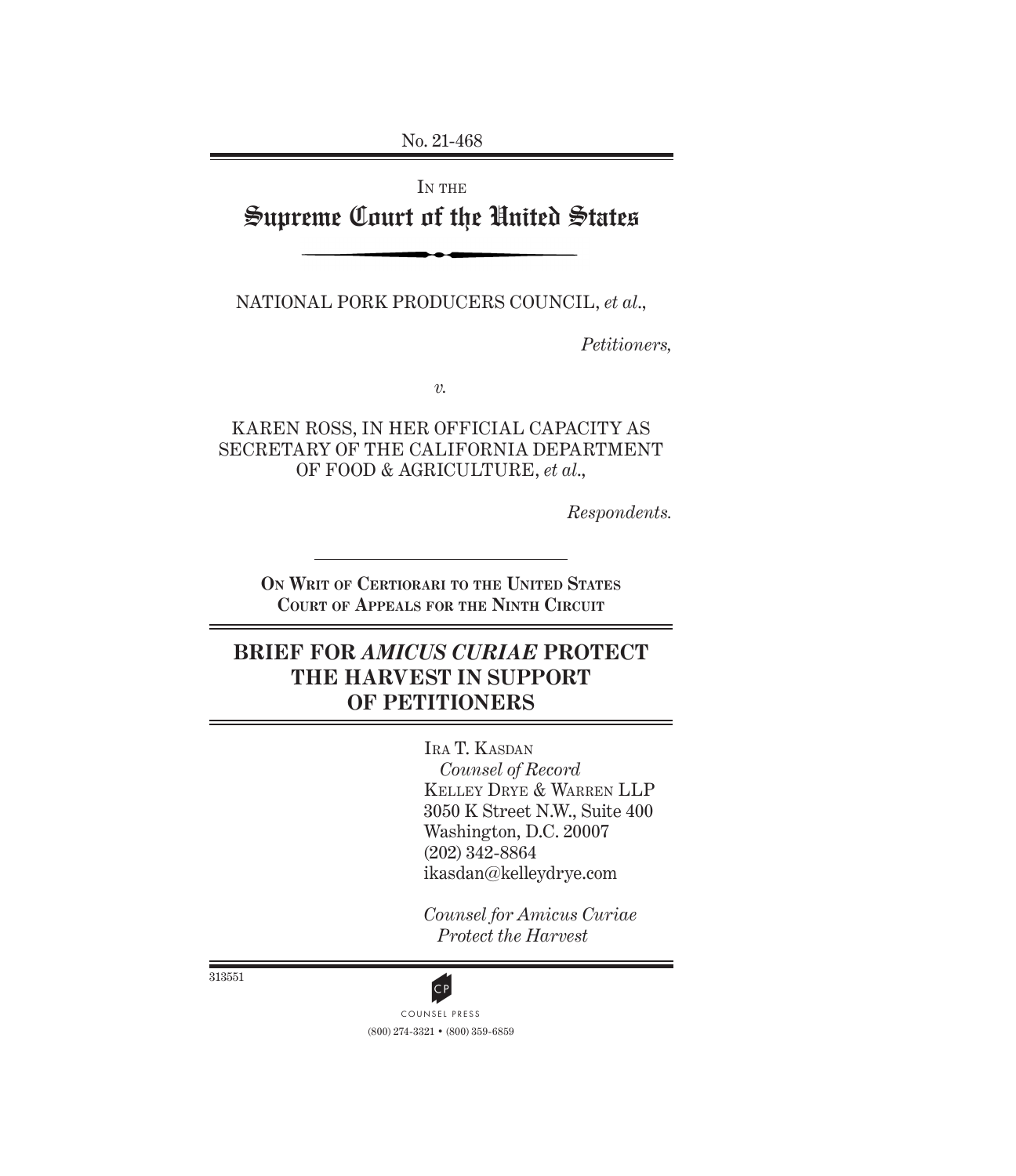## **QUESTION PRESENTED**

<span id="page-1-0"></span>Whether Proposition 12, an anti-meat law with no verifiable health or safety purpose, violates the dormant Commerce Clause by extending California's local police powers extraterritorially to impose national animal confinement standards on the other 49 states?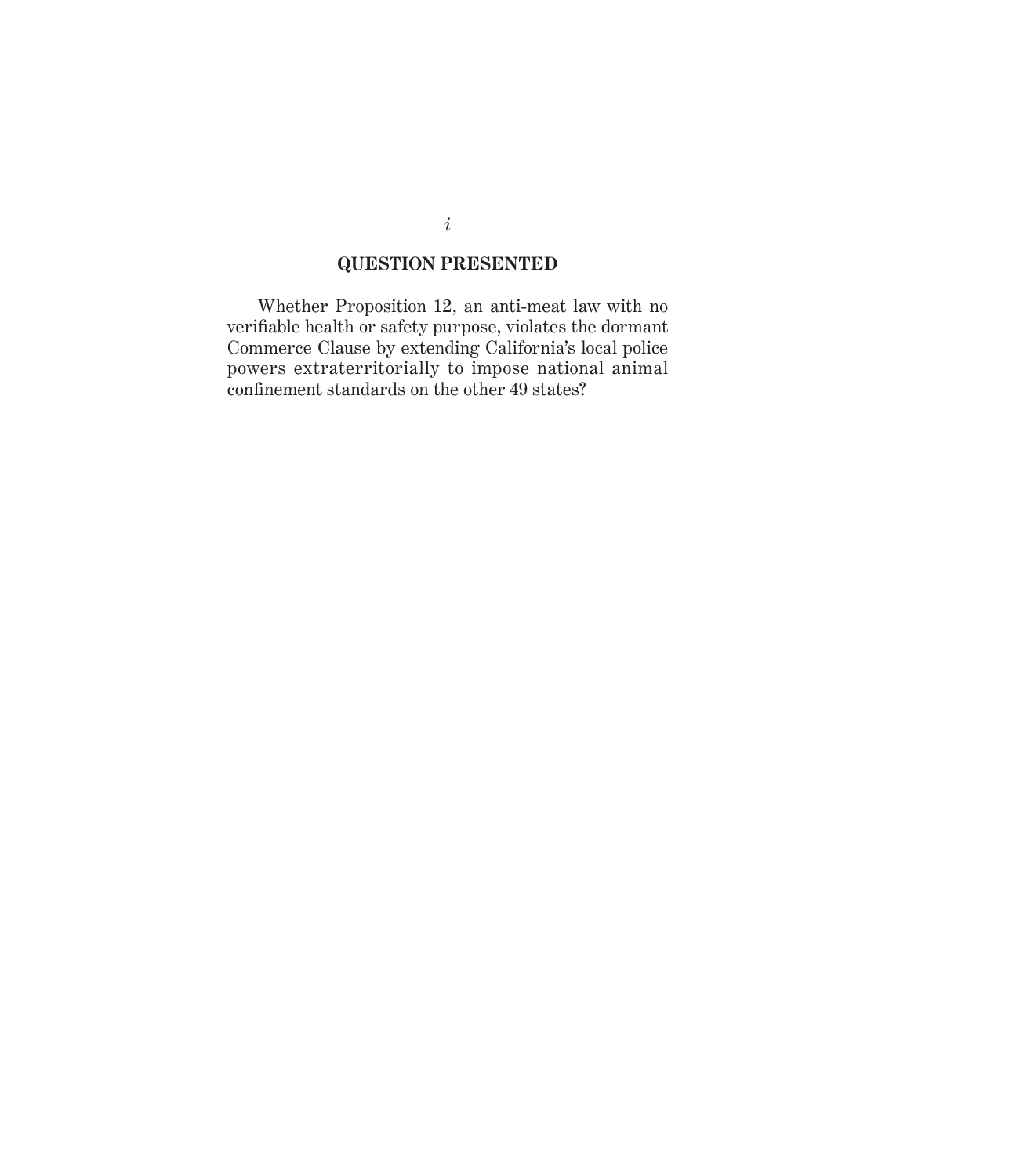# **TABLE OF CONTENTS**

| Page                                                                                                                                                     |
|----------------------------------------------------------------------------------------------------------------------------------------------------------|
| QUESTION PRESENTED                                                                                                                                       |
|                                                                                                                                                          |
| TABLE OF CITED AUTHORITIES iii                                                                                                                           |
| INTEREST OF AMICUS CURIAE 1                                                                                                                              |
| SUMMARY OF THE ARGUMENT2                                                                                                                                 |
|                                                                                                                                                          |
| I.<br>PROPOSITION 12 IS AN ANTI-MEAT<br>LAW DISGUISED AS AN ANIMAL<br>WELFARE STATUTE 3                                                                  |
| PROPOSITION 12 ALSO SERVES NO<br>II.<br>HEALTH OR SAFETY BENEFIT 16                                                                                      |
| III. CALIFORNIA MAY HAVE A RIGHT TO<br>ENFORCE ITS POLICE POWERS WITH<br>REGARD TO ANIMAL WELFARE, BUT<br>SO DOES EVERY OTHER STATE $\dots\dots\dots$ 19 |
|                                                                                                                                                          |

*ii*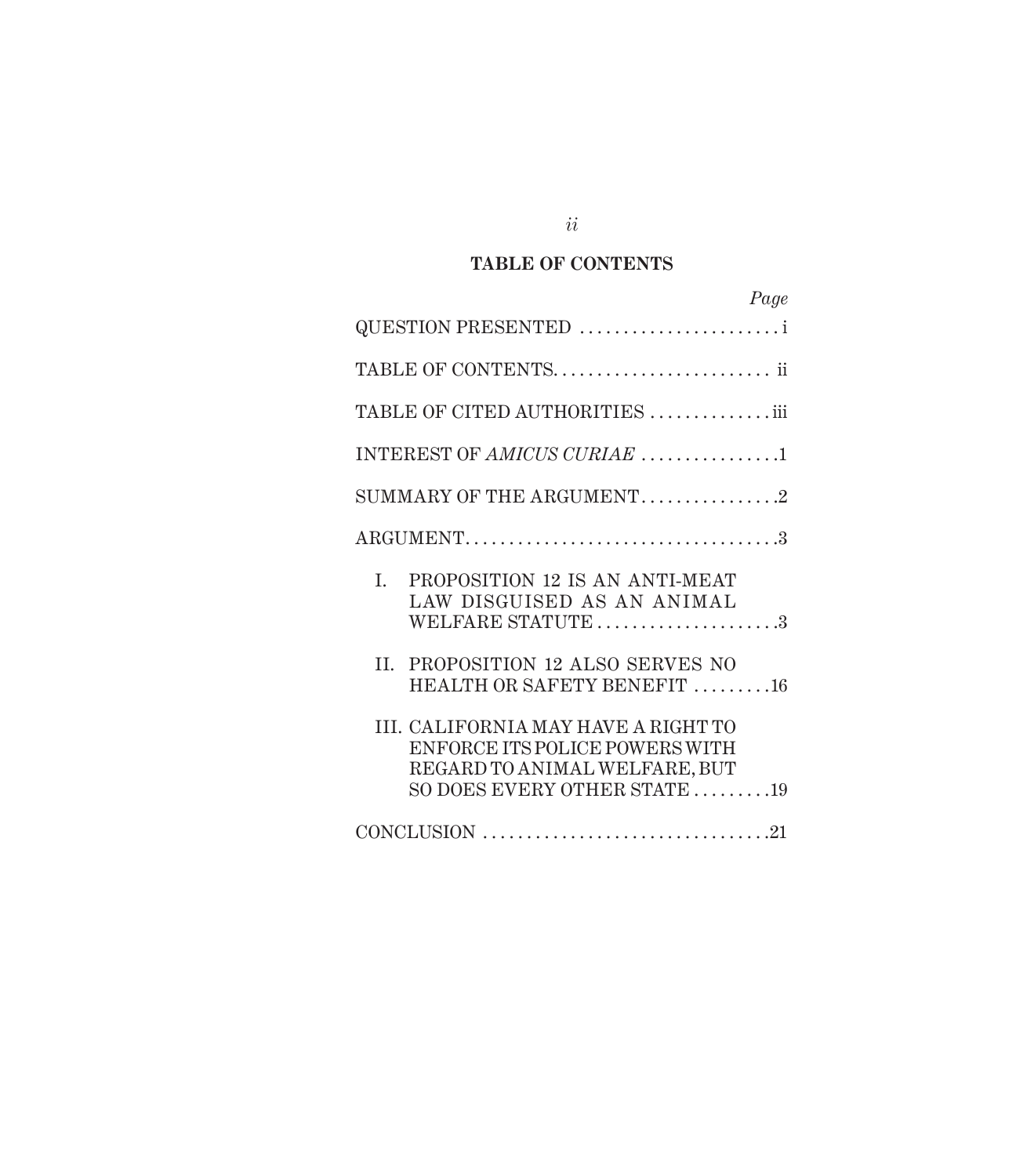## **TABLE OF CITED AUTHORITIES**

*iii*

## **Cases**

| Brown-Forman Distillers Corp. v.<br>New York State Liquor Authority,                                        |
|-------------------------------------------------------------------------------------------------------------|
| C&A Carbone, Inc. v. Town of Clarkstown,                                                                    |
| Daniels Sharpsmart, Inc. v. Smith,<br>889 F.3d 608 (9th Cir. 2018) 19                                       |
| Food Marketing Institute v.<br>Argus Leader Media,                                                          |
| Healy v. Beer Inst.,                                                                                        |
| In the Matter of Nonhuman Rights Project, Inc.<br>v. Breheny,<br>No. 2020-02581 (N.Y. June 14, 2022)  18-19 |
| Kassel v. Consol. Freightways Corp. of Del.,                                                                |
| Raymond Motor Transp., Inc. v. Rice,                                                                        |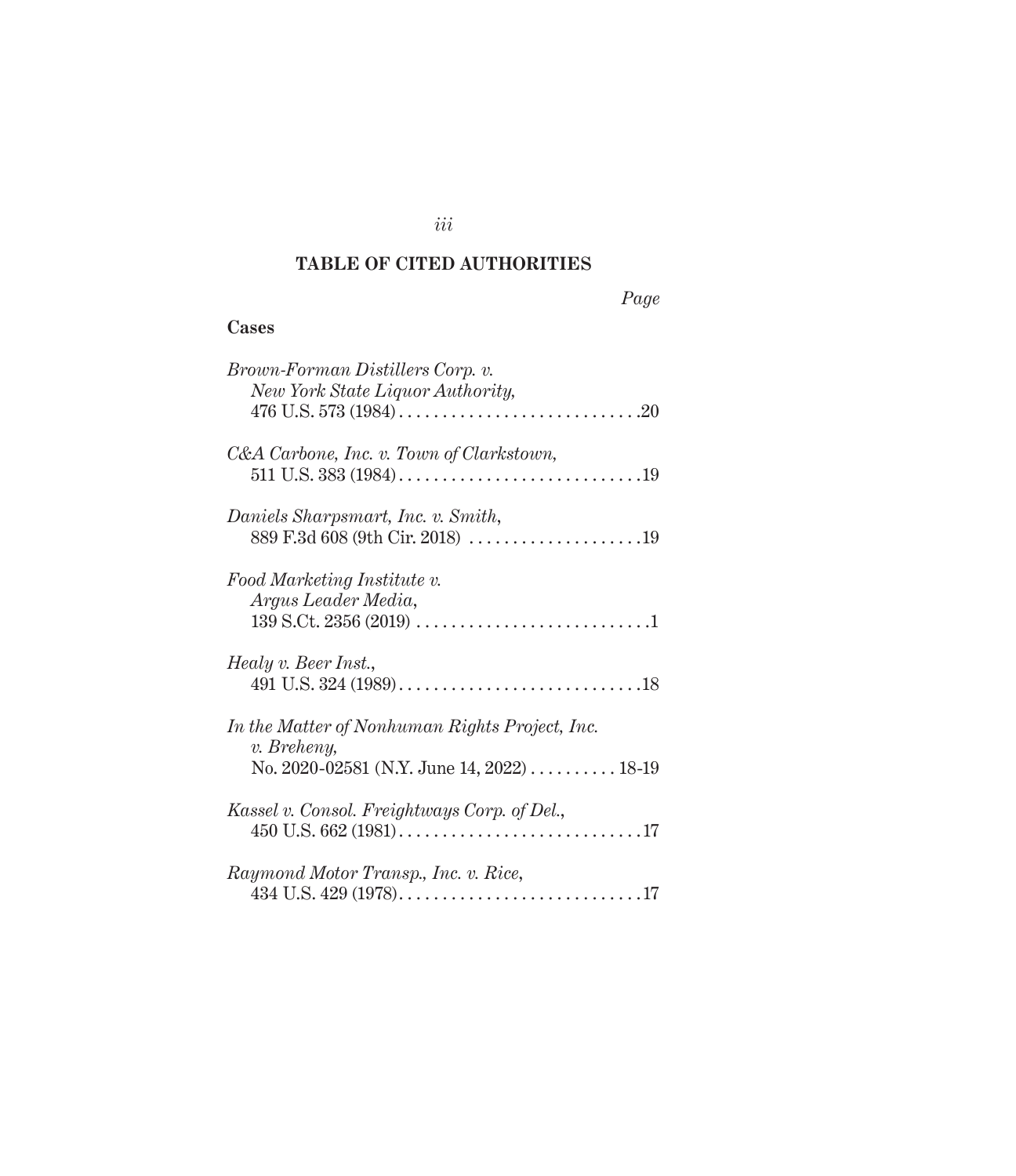*Page*

| S.D. Myers, Inc. v.<br>City & County of San Francisco,                                                                                  |
|-----------------------------------------------------------------------------------------------------------------------------------------|
| Stone v. Mississippi,                                                                                                                   |
| <b>Statutes and Regulations</b>                                                                                                         |
|                                                                                                                                         |
| Cal. Health & Safety Code § 2599011, 20                                                                                                 |
|                                                                                                                                         |
| Mass. Gen. Laws Ann. Ch. 129A, § 1-3(C) 12                                                                                              |
| CA Dept. of Food and Agriculture, Animal<br>Health and Food Safety Services' Proposed<br>Regulations, "Animal Confinement," Chapter 10, |

#### **Other Authorities**

A Humane World, *Massachusetts voters push farm animal measure to the ballot, with broad, powerful coalition* (June 28, 2016), available at [https://blog.humanesociety.](https://blog.humanesociety.org/2016/06/massachusetts-pushes-farm-animal-confinement-measure-to-ballot.html) [org/2016/06/massachusetts-pushes-farm](https://blog.humanesociety.org/2016/06/massachusetts-pushes-farm-animal-confinement-measure-to-ballot.html)[animal-confinement-measure-to-ballot.html](https://blog.humanesociety.org/2016/06/massachusetts-pushes-farm-animal-confinement-measure-to-ballot.html)  $\dots$ ...12

*iv*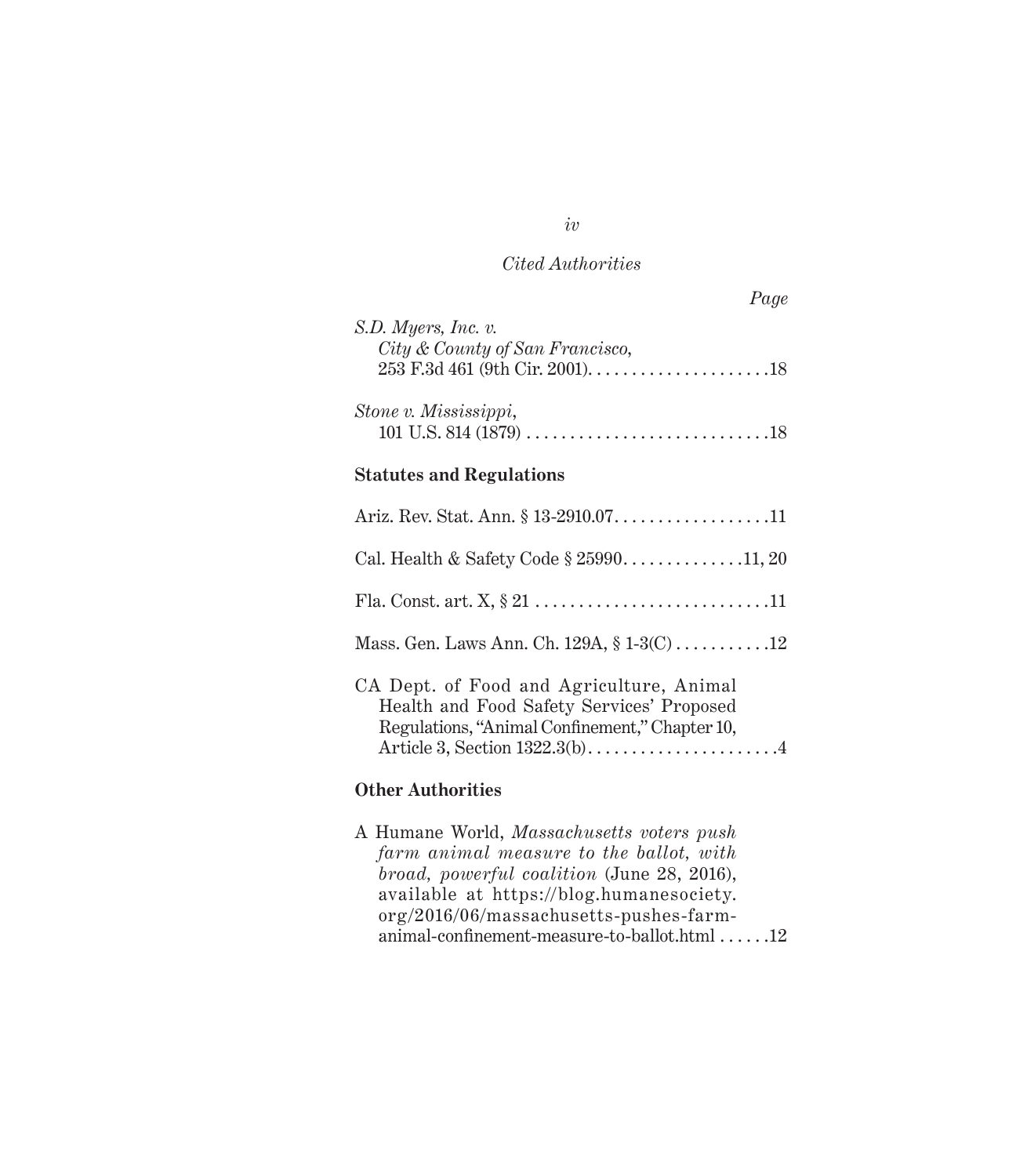| Animal Bliss, Humane Society Shocking<br>Human Display Protests Against Animal<br>Testing (December 21, 2013), available at<br>https://www.animalbliss.com/humane-<br>society-shocking-human-display-protests-<br>$against-animal-testing/\dots \dots \dots \dots \dots \dots \dots \dots \dots 12$ |
|-----------------------------------------------------------------------------------------------------------------------------------------------------------------------------------------------------------------------------------------------------------------------------------------------------|
| Ballotpedia, <i>Humane Farming Society statement</i><br>in opposition to Proposition 12, available<br>at https://ballotpedia.org/California<br>Proposition 12, Farm Animal Confinement                                                                                                              |
| Earth Island Journal, "We Are All Complicit",<br>available at https://www.earthisland.org/<br>journal/index.php/magazine/entry/we-are-                                                                                                                                                              |
| Exhibit No. 2, Montana Senate Local Govt.<br>Comm. Hearing on H.B. 379 (March 18,<br>2019), available at https://leg.mt.gov/bills/2019/                                                                                                                                                             |
| Full Cry Magazine, October 1, 1990, see<br>$\frac{https://ncraoa.com/hsus-quotes/$ 11                                                                                                                                                                                                               |
| HSUS Food Industry Scorecard, available<br>at https://www.humanesociety.org/sites/<br>default/files/docs/Scorecard.pdf15                                                                                                                                                                            |

*v*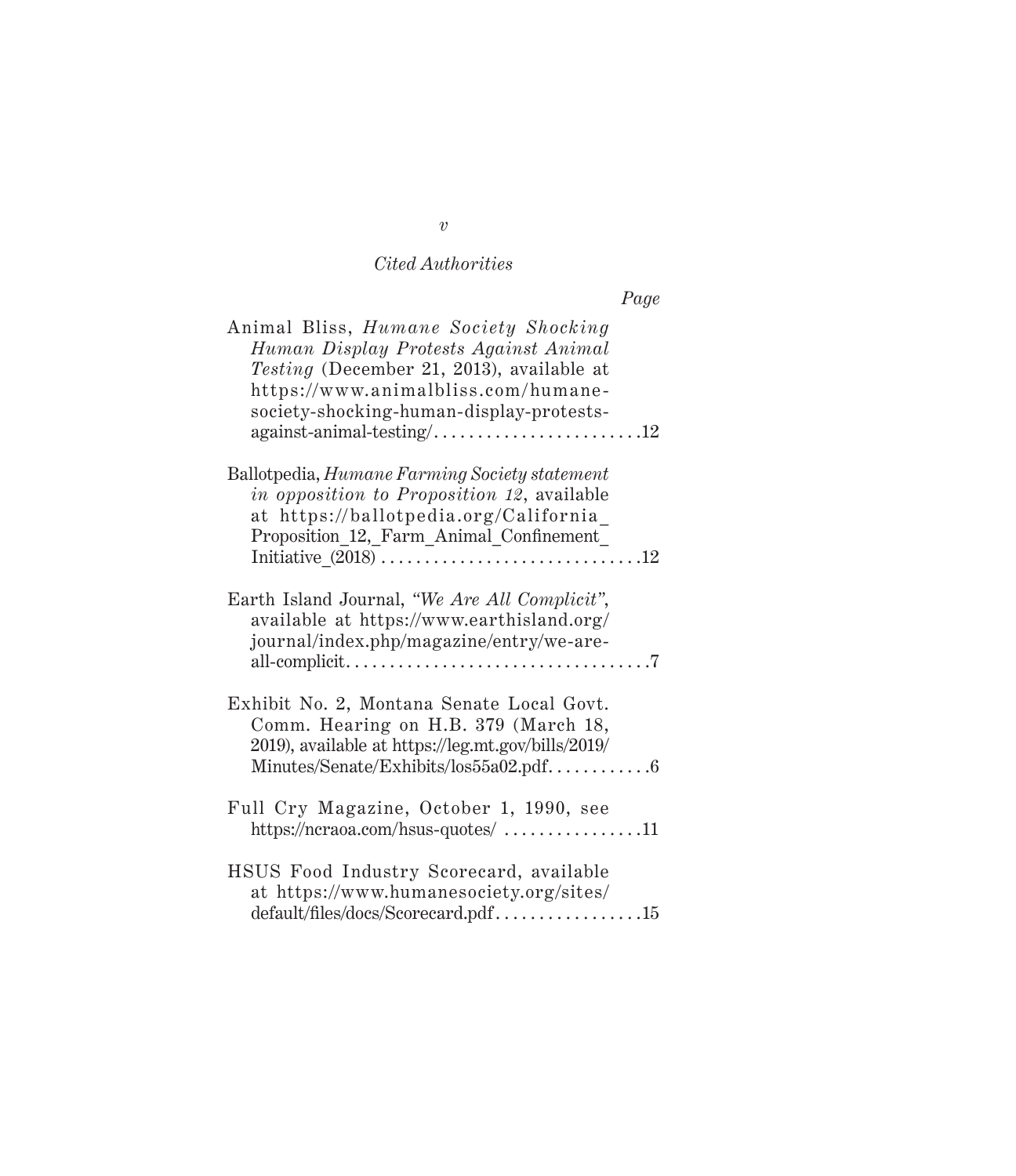| Page                                                                                                                                                                                              |
|---------------------------------------------------------------------------------------------------------------------------------------------------------------------------------------------------|
| HSUS Home Page, available at https:<br>//www.humanesociety.org 16                                                                                                                                 |
|                                                                                                                                                                                                   |
| https://matthewprescott.com/ $\ldots\ldots\ldots\ldots\ldots\ldots\ldots\ldots\ldots\ldots$                                                                                                       |
|                                                                                                                                                                                                   |
| https://www.activistfacts.com/person/3591-                                                                                                                                                        |
| https://www.activistfacts.com/person/nick-<br>cooney/#:~:text=Cooney%20 was%20EVP%20<br>of%20Mercy,%2C%20harassment%2C%20<br>and%20criminal%20conspiracy5                                         |
| https://www.fao.org/ag/againfo/themes/animal-<br>welfare/aw-direc/search/ detail/en/c/8779/5                                                                                                      |
| https://www.farmsanctuary.org/about-us/                                                                                                                                                           |
| https://www.flickr.com/photos/humanesociety/<br>3410733860 (Shankar HSUS National Council<br>Member) $\ldots \ldots \ldots \ldots \ldots \ldots \ldots \ldots \ldots \ldots \ldots \ldots \ldots$ |
| https://www.humanesociety.org/resources/<br>shelters-and-rescues-faq16                                                                                                                            |

*vi*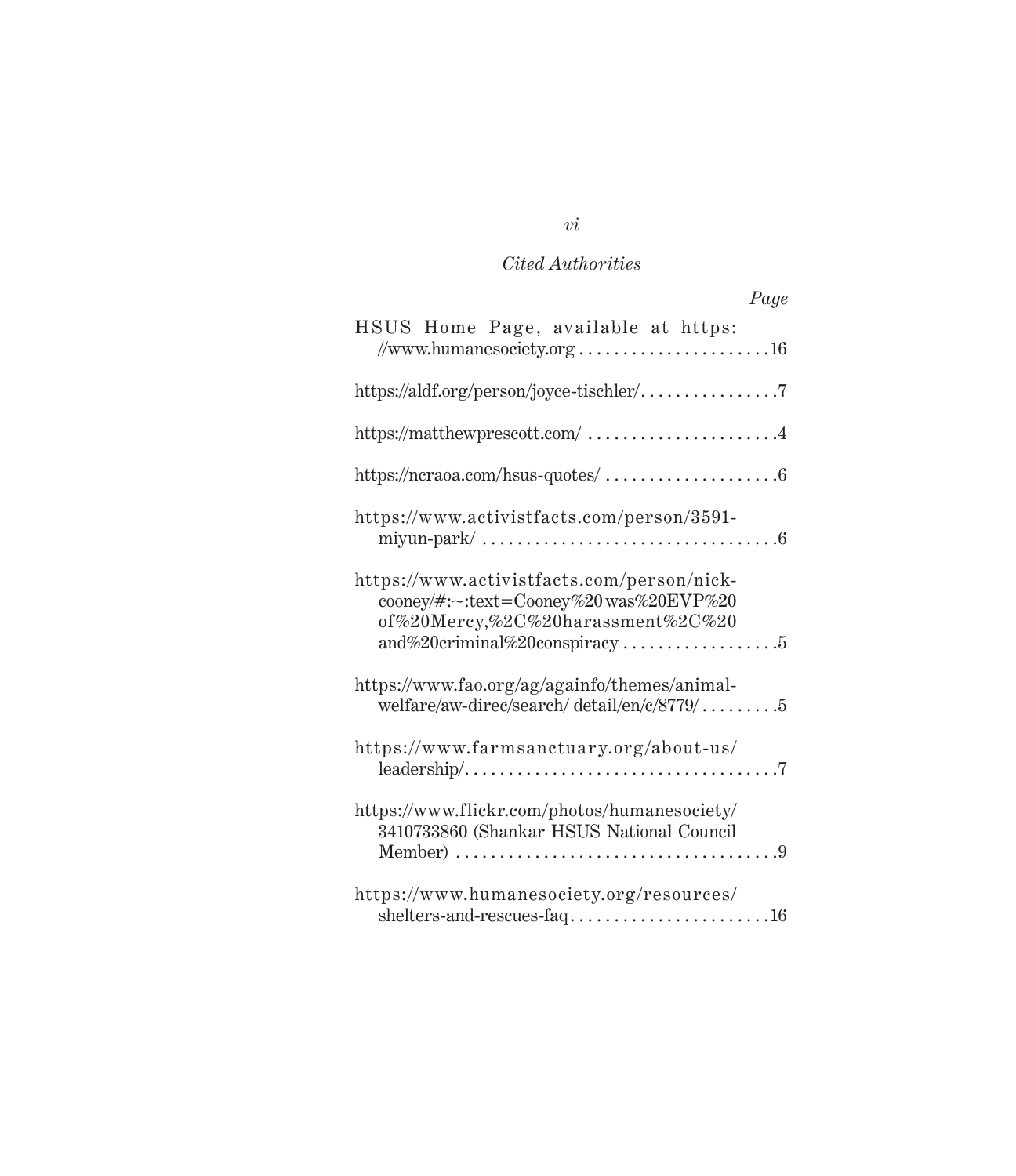| Page                                                                                                                                                                                                  |
|-------------------------------------------------------------------------------------------------------------------------------------------------------------------------------------------------------|
| https://www.imdb.com/title/tt5859140/7                                                                                                                                                                |
| https://www.instagram.com/p/CcqdGDLJcHK/8                                                                                                                                                             |
| https://www.linkedin.com/in/sarah-<br>moyesb6319332/?original referer=https%3A%<br>2F%2Fwww%2Egoogle%2Ecom%2F&original                                                                                |
| https://www.linkedin.com/in/sharon-nu%C3%B1ez-                                                                                                                                                        |
| https://www.linkedin.com/in/waynepacelle/6                                                                                                                                                            |
| Humane Society 2021 Annual Report, available at<br>https://www.humanesociety.org/sites/default/                                                                                                       |
| Ipsos, Nearly nine in ten Americans consume<br><i>meat as part of their diet, available at https://</i><br>www.ipsos.com/en-us/news-polls/nearly-nine-<br>ten-americans-consume-meat-part-their-diet9 |
| Let's Get Healthy California, Food Security,<br>available at https://letsgethealthy.ca.gov/                                                                                                           |

# *vii*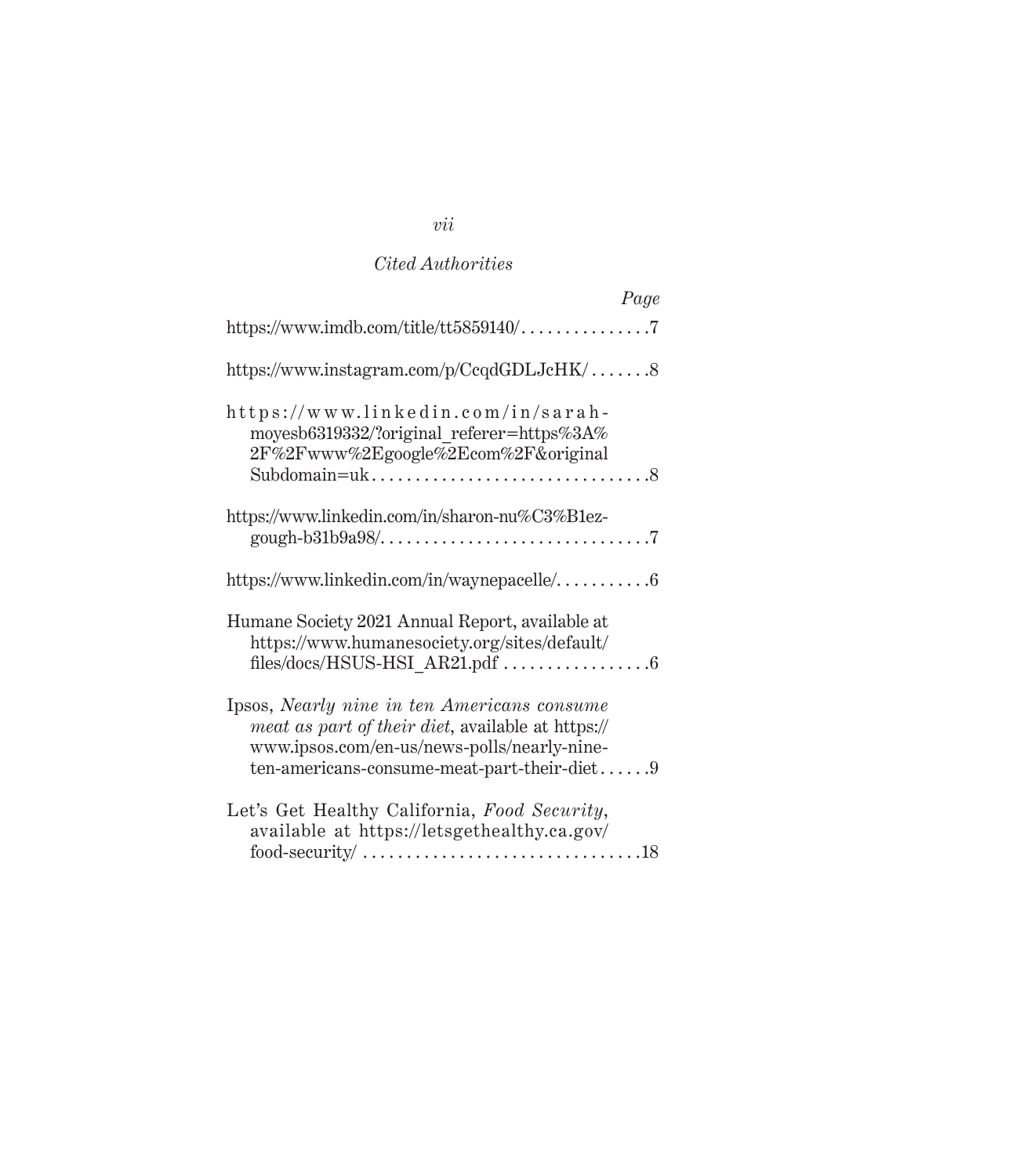*Page*

| Los Angeles Times, Egg-farm video is latest<br>salvo in Humane Society's animal-rights<br>campaign (April 7, 2010), https://www.<br>latimes.com/archives/la-xpm-2010-apr-07-<br>$la$ -fi-eggs8-2010apr08-story.html $\ldots \ldots \ldots \ldots 6$ -7                                                     |
|------------------------------------------------------------------------------------------------------------------------------------------------------------------------------------------------------------------------------------------------------------------------------------------------------------|
| MarketWatch, Humane Society joins Carl Icahn in<br>calls for McDonald's to make good on pig welfare<br>pledge (April 25, 2022), available at https://<br>www.marketwatch.com/story/humane-society-<br>joins-carl-icahn-in-calls-for-medonalds-to-<br>make-good-on-pig-welfare-pledge-2022-04-22 $\dots$ 14 |
| McDonald's Corporate Statement, McDonald's<br>Takes Action Toward Ending Gestation Stall Use;<br>Humane Society of the United States Supports<br>Effort (February 13, 2012), available at https://<br>corporate.mcdonalds.com/corpmcd/en-us/our-<br>stories/article/ourstories.gestation stall.html13      |
| McDonald's Corporate Statement, Statement<br>from McDonald's Corporation in Response<br>to Mr. Icahn's Media Outreach (April 21,<br>2022), available at https://corporate.<br>mcdonalds.com/corpmcd/en-us/our-stories/<br>article/ourstories.mcdonalds-carl-icahn 13-14                                    |
| Municipal Court of Philadelphia County, Criminal<br>Docket of Nicholas Cooney (November 7, 2006),<br>available at https://consumerfreedom.com/<br>downloads/reference/docs/061108 Cooney.pdf5                                                                                                              |

*viii*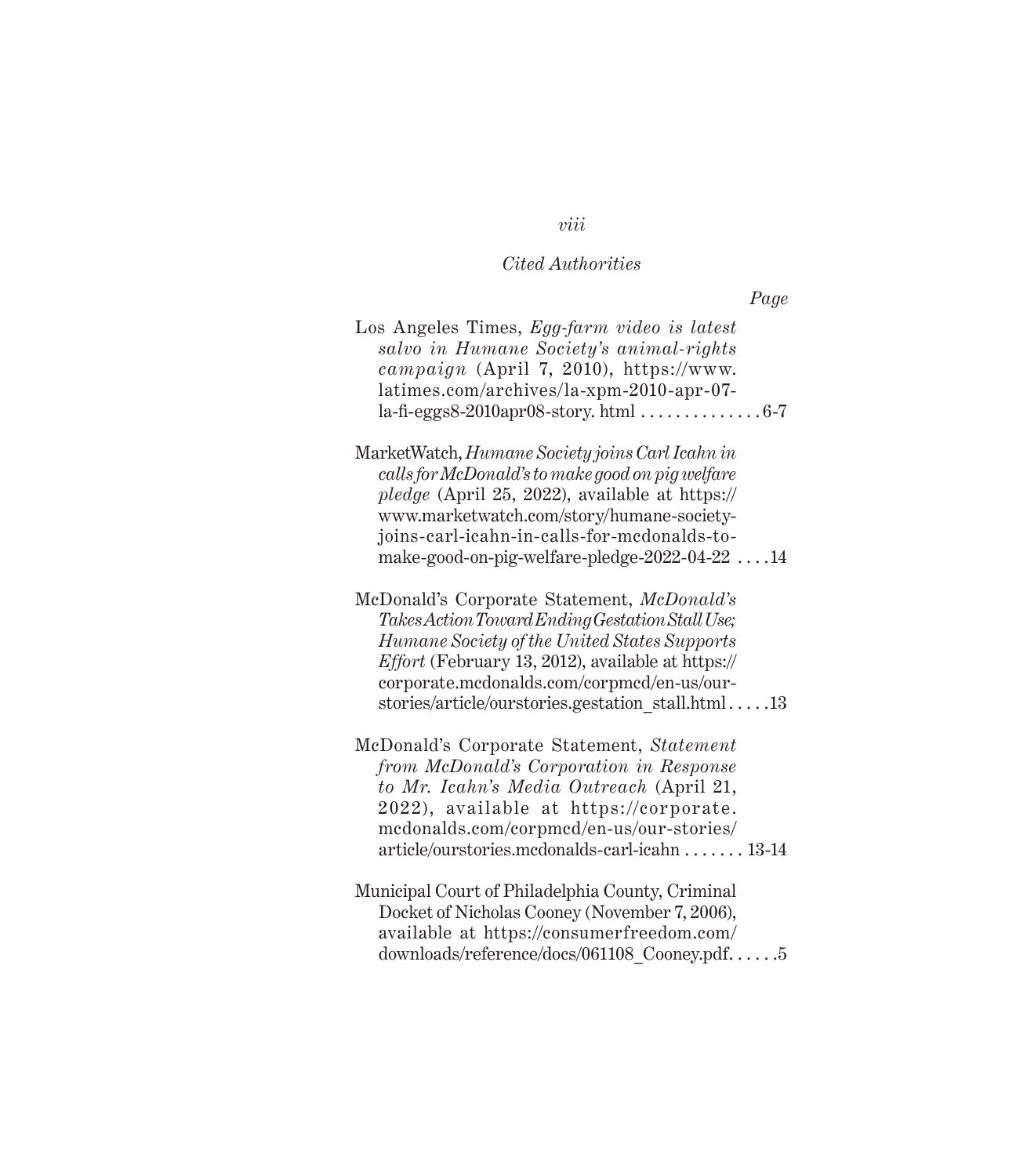| National Animal Interest Alliance, Quotes<br>from the Leaders of the Animal Rights<br>Movement, https://www.naiaonline.org/<br>articles/article/quotes-from-the-leaders-of-the<br>-animal-rights-movement#sthash.n4X84SBY. |
|----------------------------------------------------------------------------------------------------------------------------------------------------------------------------------------------------------------------------|
| National Canine Research Association of America,<br>Quotes from HSUS leaders, https://ncraoa.com/<br>hsus-quotes/ $\dots\dots\dots\dots\dots\dots\dots\dots\dots\dots\dots\dots\dots$                                      |
| New York Times, Walmart Pushes for<br>Improved Animal Welfare (May 23,<br>2015), available at https://www.nytimes.<br>com/2015/05/23/business/walmart-pushes-for-<br>improved-animal-welfare.html 15                       |
| "Our Mission," available at https://                                                                                                                                                                                       |
| PETA Launches "The Holocaust on Your<br>Plate" Campaign, available at https://<br>brian.carnell.com/articles/2003/peta-<br>launches-the-holocaust-on-your-plate-                                                           |
| Proposition 12, Official Title and Summary,<br>available at https://reason.org/wp-content/                                                                                                                                 |

*ix*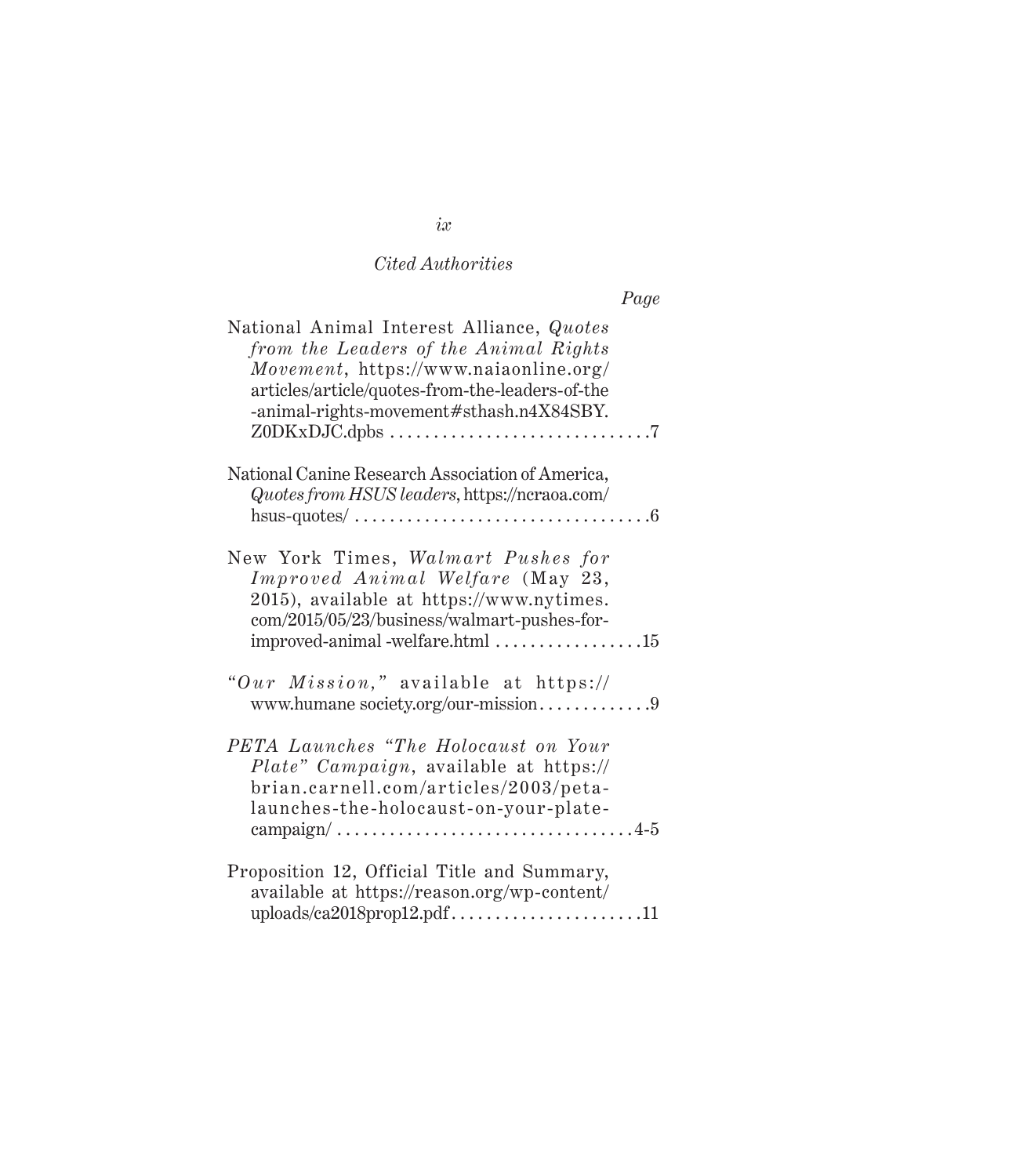| Page                                                                                                                                                                                                                                                            |  |
|-----------------------------------------------------------------------------------------------------------------------------------------------------------------------------------------------------------------------------------------------------------------|--|
| Proposition 12's Standardized Regulatory<br>Impact Assessment, available at https://<br>dof.ca.gov/wp-content/uploads/Forecasting/<br>Economics/Documents/CDFA_Proposition_                                                                                     |  |
| Request for Title and Summary for Proposed<br>Initiative Statute, submitted by Cheri<br>Shankar, available at https://www.oag.ca.gov/<br>system/files/initiatives/pdfs/17-0026%20                                                                               |  |
| Sun Journal, Signature-gathering tactics by bear<br>baiting opponents come under fire (January<br>16, 2014), available at https://www.sunjournal<br>.com/2014/01/16/signature-gathering-tactics-<br>bear-baiting-opponents-come-fire/ $\dots\dots\dots\dots 10$ |  |
| The Cattle Site, Compassion in World Farming<br>urges global meat, dairy reduction (May 15,<br>2022), available at https://www.thecattlesite.<br>com/news/58533/compassion-in-world-<br>farming-urges-global-meat-dairy-reduction/8                             |  |
| The National Agricultural Law Center, States'<br>Animal Cruelty Statutes, available at https://<br>nationalaglawcenter.org/state-compilations/<br>animal-cruelty/ $\dots\dots\dots\dots\dots\dots\dots\dots\dots\dots\dots\dots$                                |  |

*x*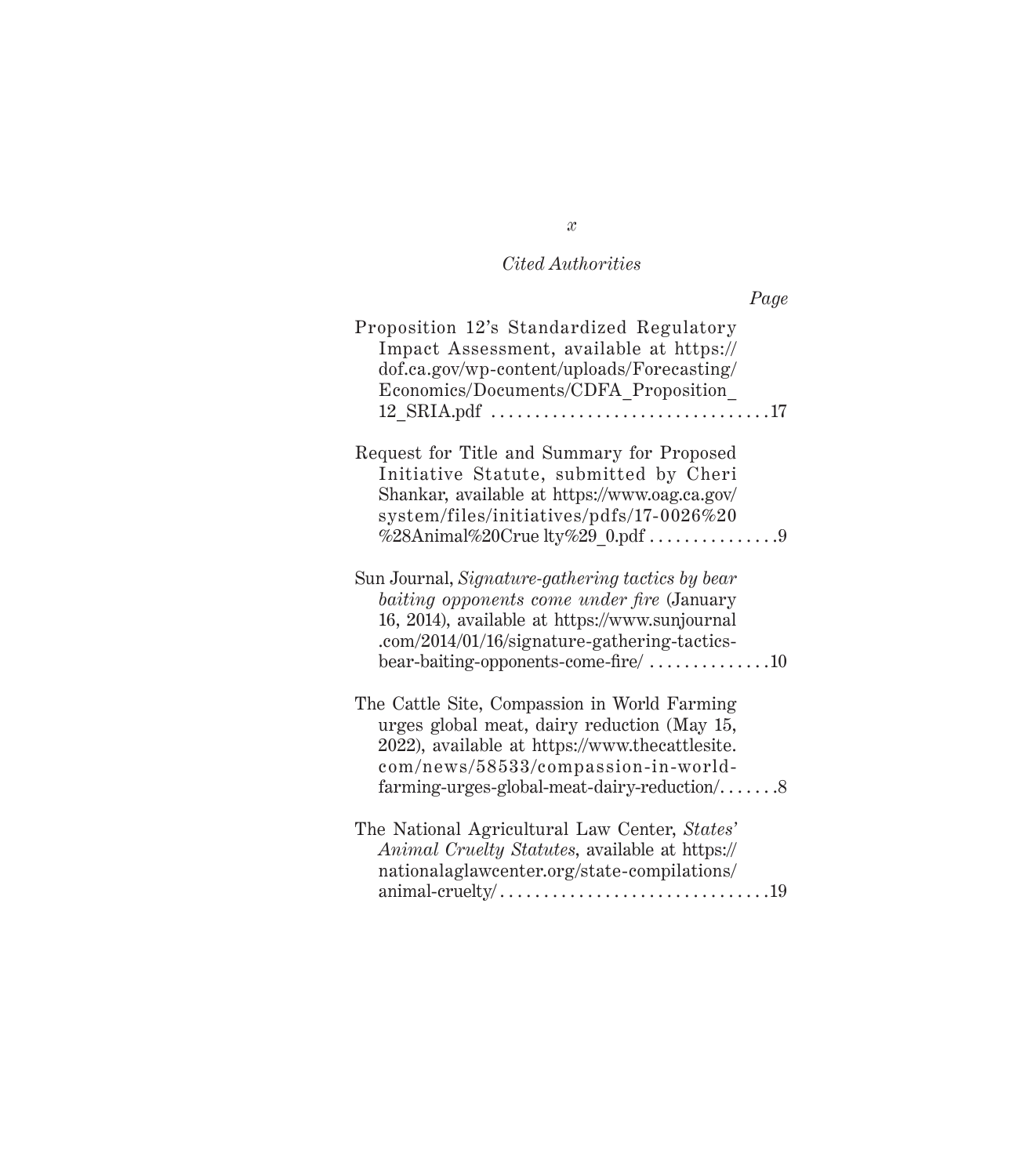| Page                                                                                                                                                                                                                                                      |  |
|-----------------------------------------------------------------------------------------------------------------------------------------------------------------------------------------------------------------------------------------------------------|--|
| U.S. Dep't of Agriculture, National Agricultural<br>Library, State and Local, available at<br>https://www.nal.usda.gov/legacy/awic/state-<br>and-local $\ldots \ldots \ldots \ldots \ldots \ldots \ldots \ldots \ldots \ldots \ldots \ldots \ldots$       |  |
| Walmart February 18, 2010 Petition to the<br>SEC, available at https://www.sec.gov/<br>divisions/corpfin/cf-noaction/14a-8/2010/<br>humanesociety021910-14a8.pdf $\dots\dots\dots\dots 14, 15$                                                            |  |
| The Washington Free Beacon, New Ad Attacks<br>Animal Rights Fanatics for Evoking Holocaust,<br>Slavery (July 29, 2015), available at https://<br>freebeacon.com/issues/new-ad-attacks-animal-<br>rights-fanatics-for-evoking-holocaust-slavery/ $\dots$ . |  |
| Washington Examiner, Critics question spending<br>by Humane Society of the United States<br>(January 9, 2012), available at $\frac{https://}{?}$<br>www.washingtonexaminer.com/critics-<br>question-spending-by-humane-society-                           |  |

*xi*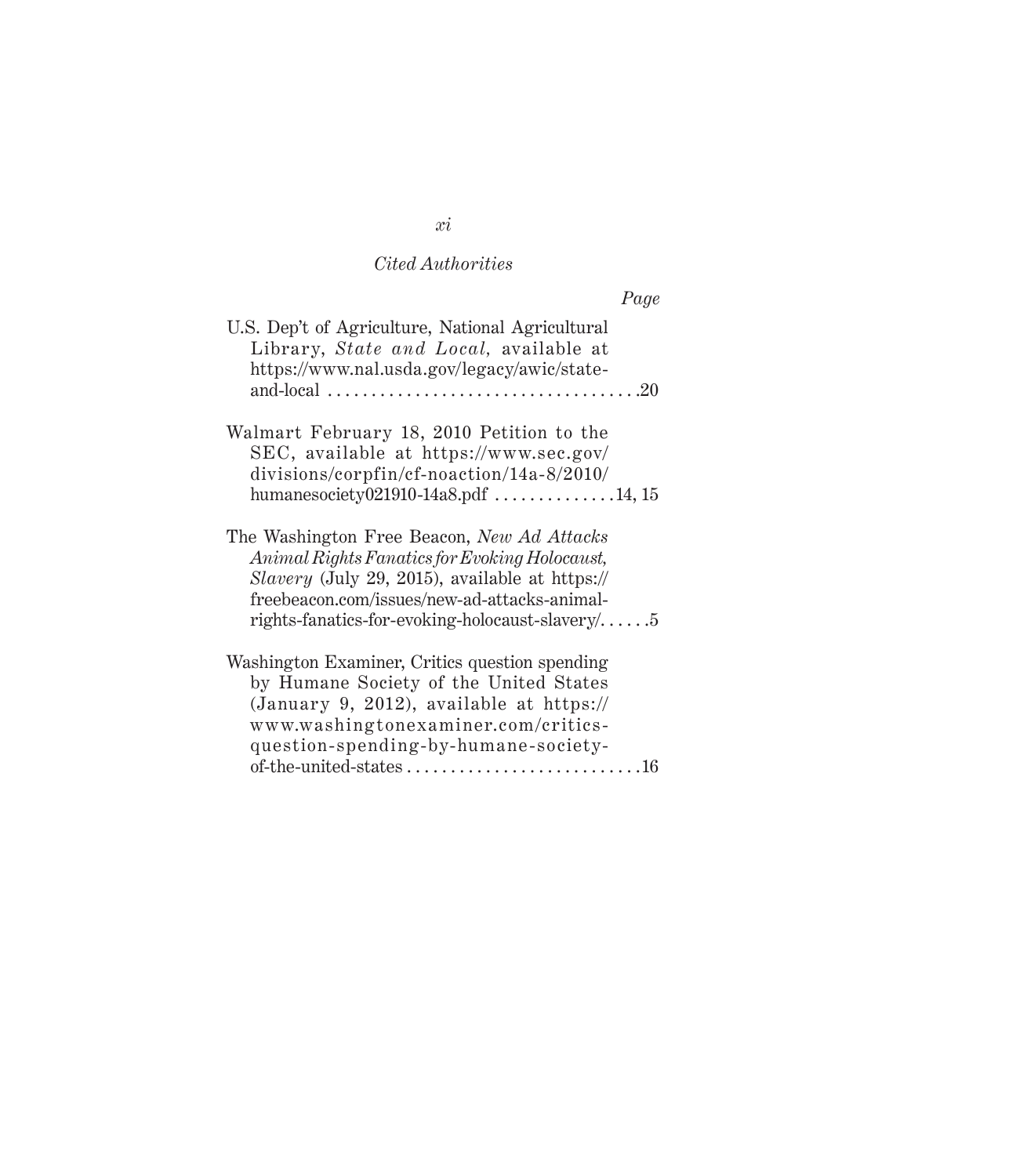#### **INTEREST OF** *AMICUS CURIAE***<sup>1</sup>**

<span id="page-12-0"></span>Protect the Harvest is a nonprofit organization that promotes agriculture, animal welfare, animal ownership, and favorable food security policies in the United States. As part of its mission, Protect the Harvest educates the public about animal extremists and anti-agriculture groups working to promote laws, regulations, and misinformation that negatively impact the agriculture industry.

Protect the Harvest has a history of filing *amicus* briefs in cases that affect animal-related legal issues, including in this Court in *Food Marketing Institute v. Argus Leader Media*, 139 S.Ct. 2356 (2019). The pending case is important to *amicus* because Proposition 12 would have detrimental impacts on animal maintenance and ownership issues generally, and more particularly within the pork industry. Further, Proposition 12 was enacted in large part due to the efforts of animal extremist groups that seek to eliminate the global consumption of meat. *Amicus* presents facts that bring to the Court's attention these groups' underhanded tactics in furtherance of their goal. *Amicus* also presents legal arguments that support application of the dormant Commerce Clause in this case as advocated by Petitioners.

<sup>1.</sup> Pursuant to Supreme Court Rule 37.3(a), all parties have consented to the filing of this brief.

Pursuant to Supreme Court Rule 37.6, *amicus* affirms that no counsel for any party authored this brief in whole or in part, and that no counsel or party made a monetary contribution intended to fund the preparation or submission of this brief. No person other than *amicus*, its members, or its counsel made a monetary contribution to this brief's preparation or submission.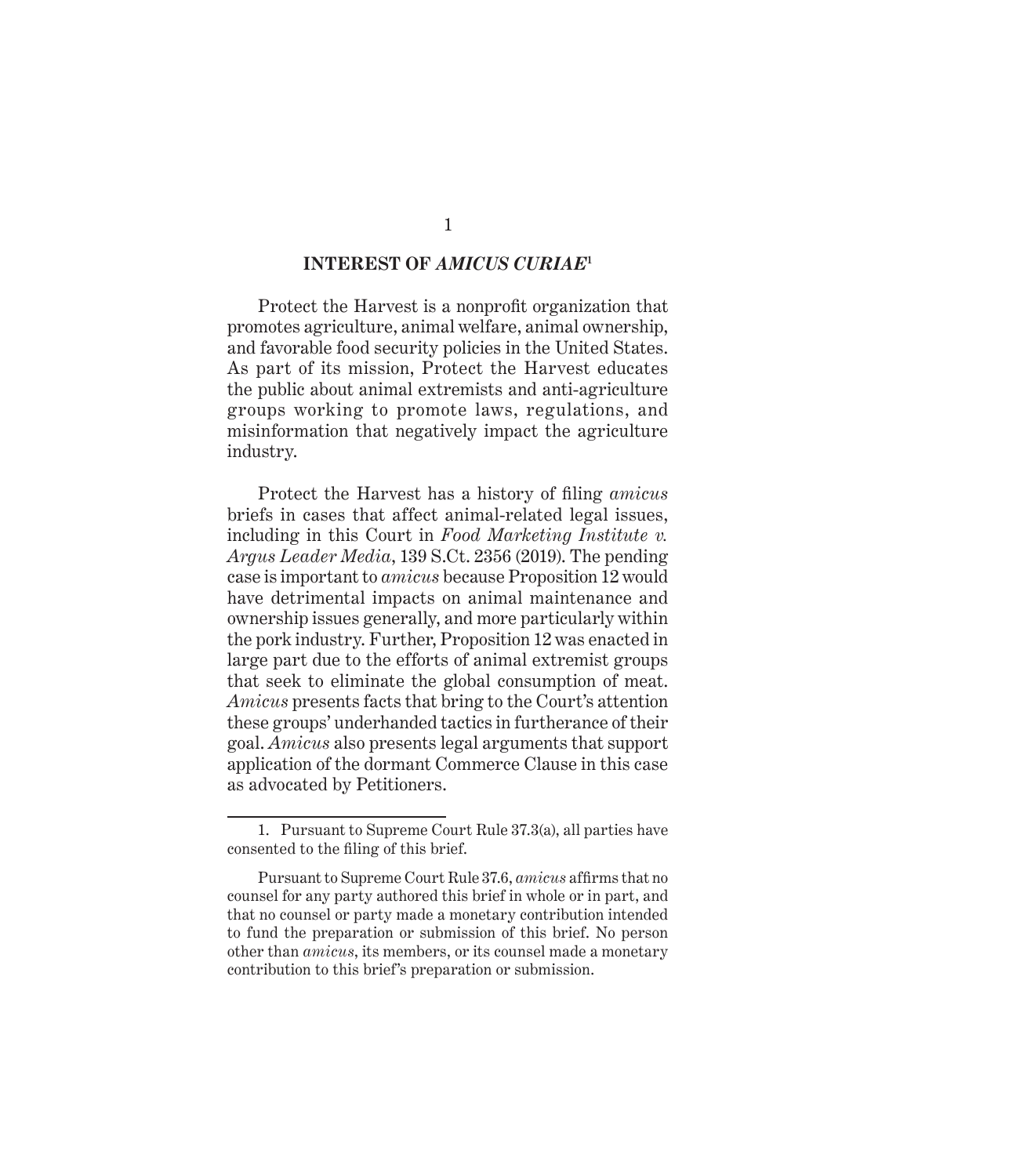#### **SUMMARY OF THE ARGUMENT**

<span id="page-13-0"></span>The Humane Society of the United States ("HSUS") and other animal rights groups involved in this litigation have utilized the state ballot process to advance an anti-meat agenda, often through deceptive marketing campaigns and the spread of misinformation to voters. The California law at-issue here—drafted and petitioned by HSUS in 2017—is the latest example of these efforts.

HSUS and these other groups promoted Proposition 12 to California voters as animal welfare legislation with a health and safety benefit. Yet, the law does not actually improve animal welfare and, as acknowledged by its regulatory impact assessment, serves no demonstrable health and safety protections. Rather, the law only serves to compromise the Nation's food security based on scientifically unfounded housing standards that were arbitrarily created by HSUS. Further, Proposition 12's true purpose—an end to domestic meat consumption—is a sentiment not shared by an overwhelming majority of U.S. citizens.

Proposition 12 is not these groups' first attempt to push their fanatic ideologies on the general public. HSUS and its allies have a history of employing unsavory tactics including shock demonstrations, aggressive signaturecollecting campaigns, and deceptive marketing—to pass state ballot measures designed to chip away at industries that do not fit within their vision for a meatless future. However, by placing full regulatory authority over the pork industry into the hands of a single state, HSUS's Proposition 12 presents an unconstitutional overreach that must be rejected. To protect the undisrupted flow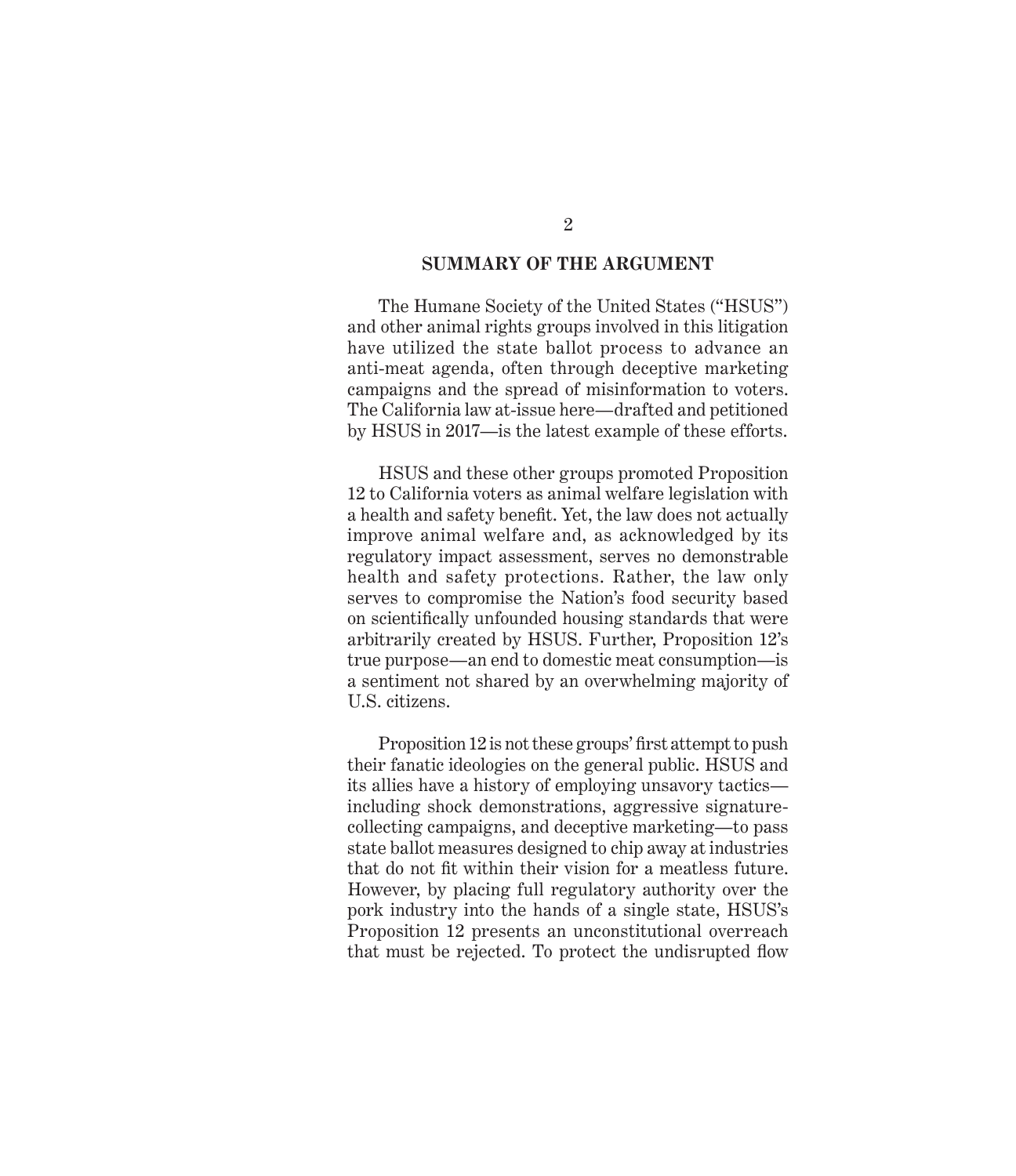<span id="page-14-0"></span>of interstate commerce and ensure a viable food security future for our Nation, this Court should find in favor of the Petitioners and hold that Proposition 12 violates the dormant Commerce Clause.

#### **ARGUMENT**

#### **I. PROPOSITION 12 IS AN ANTI-MEAT LAW DISGUISED AS AN ANIMAL WELFARE STATUTE**

California and the Respondent-Intervenors have defended Proposition 12 as an animal welfare law.<sup>2</sup> However, "'there can be no plausible argument' that the challenged provision 'is intended to promote the welfare of animals within California.'" Pet. Br. at 41 (quoting U.S. CA9 Am. Br. at 18). Indeed, other state protections already exist to safeguard against animal cruelty, *see infra* Sec. III, and sow farmers implement a host of hygiene, safety, and animal welfare standards to "provide [sows] with access to water and feed without competition or aggression from other sows . . ." Pet. Br. at 9. Such measures are effective for "reduc[ing] sow stress, injury, and mortality; improv[ing] hygiene by separating food from manure; [and] allow[ing] the farmer to provide individualized food rations and veterinary care . . ." *Id*. Moreover, California is not adequately situated to determine the appropriate welfare standards for sows (or other animals) in every other state across the country, especially when those standards

<sup>2.</sup> The law also claims to provide a "health and safety benefit" to the citizens of California. As explained below*, infra* Sec. II, the law's regulatory impact assessment fails to recognize any such benefit, and California has declined to defend the law on this basis.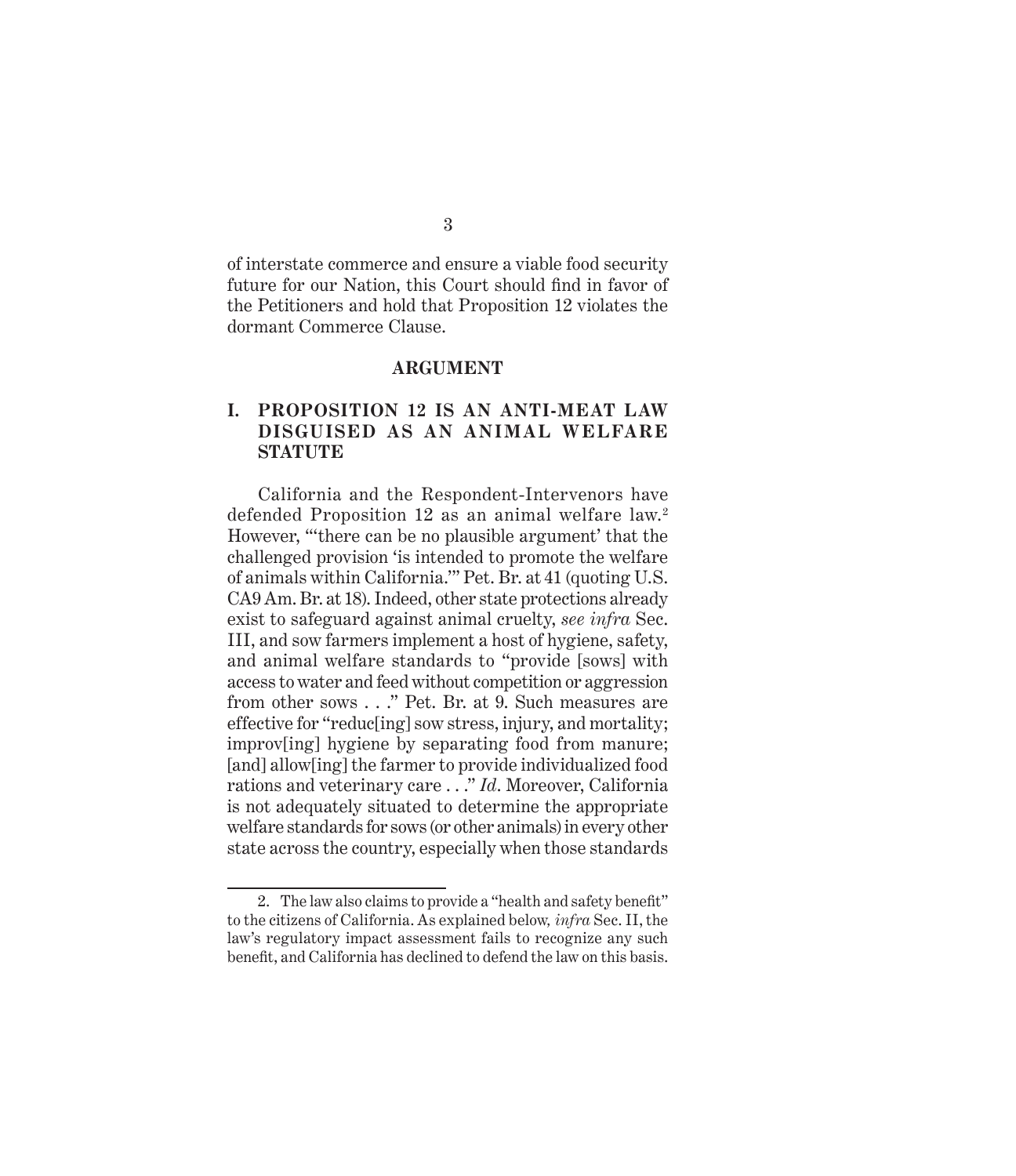would implement arbitrary spacing requirements and require out-of-state inspections by California agents. *See*  CA Dept. of Food and Agriculture, Animal Health and Food Safety Services' Proposed Regulations, "Animal Confinement," Chapter 10, Article 3, Section 1322.3(b).

In reality, Proposition 12 serves as little more than an anti-meat law conceived and promoted by cadres of animal extremists and anti-agriculture organizations that have a well-documented history of calling for an end to all meat production and consumption. Indeed, every intervening party to this litigation<sup>3</sup> has, at one time or another, voiced support for the end of meat consumption. While these groups' recent statements often take a more restrained and calculated approach, many of the personnel charged with leading these organizations have previously expressed an unequivocal—and in some instances repugnant—animus toward the livestock agriculture industry.

Take for instance the abhorrent campaign launched by Matt Prescott, the *current* Senior Director of Food & Agriculture at HSUS,<sup>4</sup> titled "Holocaust on Your Plate," in which Mr. Prescott created vivid depictions comparing animal-farming practices to the atrocities committed by Nazi soldiers in concentration camps during World War II. *See PETA Launches "The Holocaust on Your Plate" Campaign*, available at [https://brian.carnell.com/](https://brian.carnell.com/articles/2003/peta-launches-the-holocaust-on-your-plate-campaign/)

<sup>3.</sup> This group consists of the Humane Society of the United States, the Animal Legal Defense Fund, Animal Equality, The Humane League, Farm Sanctuary, Compassion in World Farming USA, and Animal Outlook.

<sup>4.</sup> *See* <https://matthewprescott.com/> (last accessed June 15, 2022).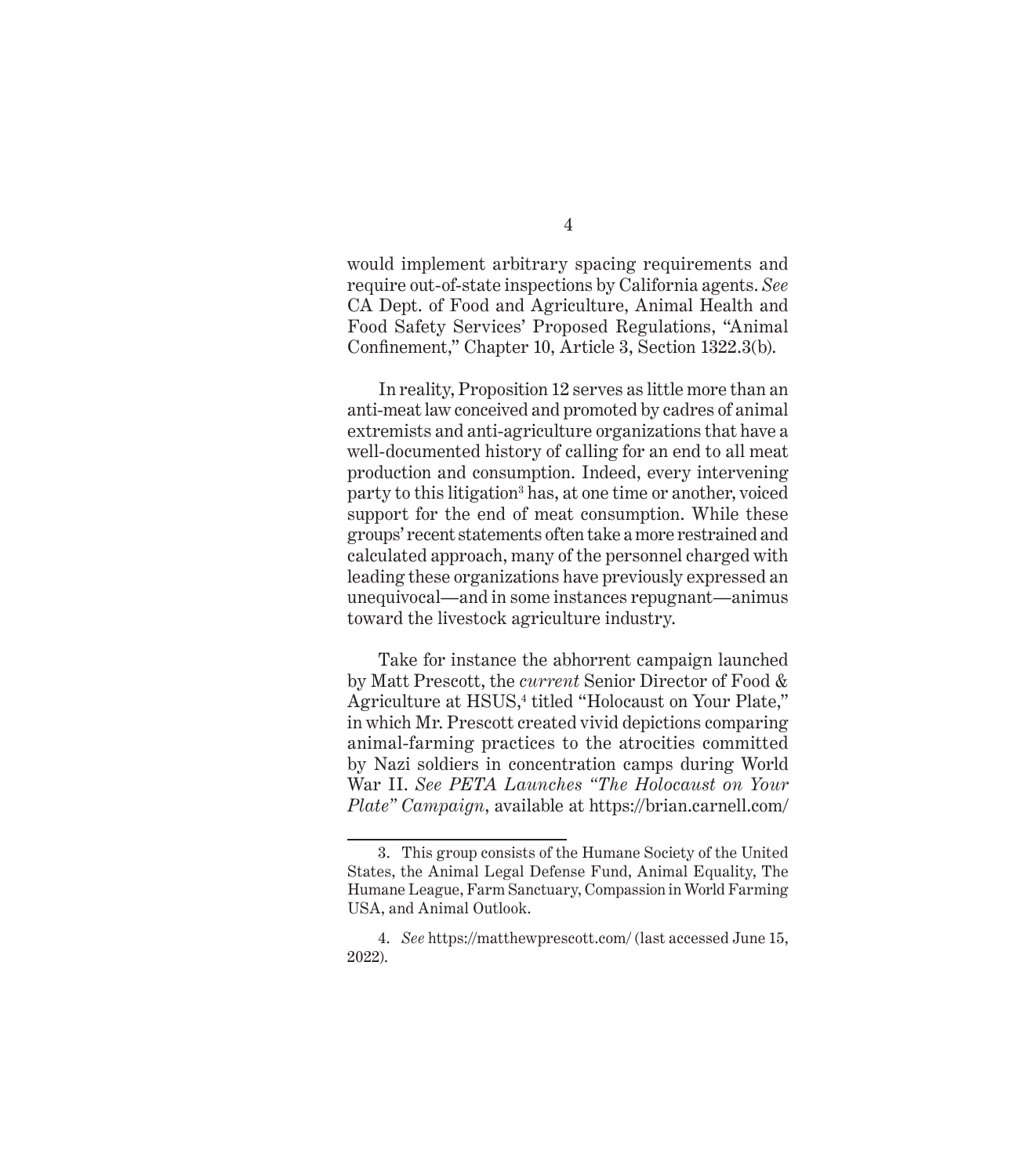[articles/2003/peta-launches-the-holocaust-on-your-plate](https://brian.carnell.com/articles/2003/peta-launches-the-holocaust-on-your-plate-campaign/)[campaign/](https://brian.carnell.com/articles/2003/peta-launches-the-holocaust-on-your-plate-campaign/) (last accessed June 10, 2022). In promoting the campaign, Mr. Prescott publicly stated, "Anybody who eats meat is guilty of holding the same mindset that allowed the Holocaust to happen." The Washington Free Beacon, *New Ad Attacks Animal Rights Fanatics for Evoking Holocaust, Slavery* (July 29, 2015), available at [https://freebeacon.com/issues/new-ad-attacks-animal](https://freebeacon.com/issues/new-ad-attacks-animal-rights-fanatics-for-evoking-holocaust-slavery/)[rights-fanatics-for-evoking-holocaust-slavery/](https://freebeacon.com/issues/new-ad-attacks-animal-rights-fanatics-for-evoking-holocaust-slavery/).

Additionally, the Humane League's founder and former Executive Director, Nicholas Cooney,<sup>5</sup> has launched numerous violent campaigns against the animal agriculture and animal research industries. In 2006, Cooney was convicted on counts of domestic terrorism and harassment in connection with violent threats made to the child of a pharmaceutical company employee. *See* Municipal Court of Philadelphia County, Criminal Docket of Nicholas Cooney (November 7, 2006), available at [https://consumerfreedom.com/downloads/reference/](https://consumerfreedom.com/downloads/reference/docs/061108_Cooney.pdf) [docs/061108\\_Cooney.pdf](https://consumerfreedom.com/downloads/reference/docs/061108_Cooney.pdf).

While some of these groups' leaders have taken far less deplorable actions, their past statements are nonetheless explicit in conveying their desires for a meat-free future. For example, Miyun Park, former vice-president for Farm Animal Welfare at HSUS<sup>6</sup> and co-founder of the vegan activist group Compassion Over Killing (now "Animal

<sup>5.</sup> *See* https://www.activistfacts.com/person/nick- $\frac{\cosh(\pi x) + \cosh(\pi x)}{\cosh(\pi x)}$  cooney%20 was%20EVP%20of%20 [Mercy,%2C%20harassment%2C%20and%20criminal%20](https://www.activistfacts.com/person/nick-cooney/#:~:text=Cooney%20was%20EVP%20of%20Mercy,%2C%20harassment%2C%20and%20criminal%20conspiracy) conspiracy (last accessed June 15, 2022).

<sup>6.</sup> *See* [https://www.fao.org/ag/againfo/themes/animal](https://www.fao.org/ag/againfo/themes/animal-welfare/aw-direc/search/detail/en/c/8779/)[welfare/aw-direc/search/detail/en/c/8779/](https://www.fao.org/ag/againfo/themes/animal-welfare/aw-direc/search/detail/en/c/8779/) (last accessed June 15, 2022).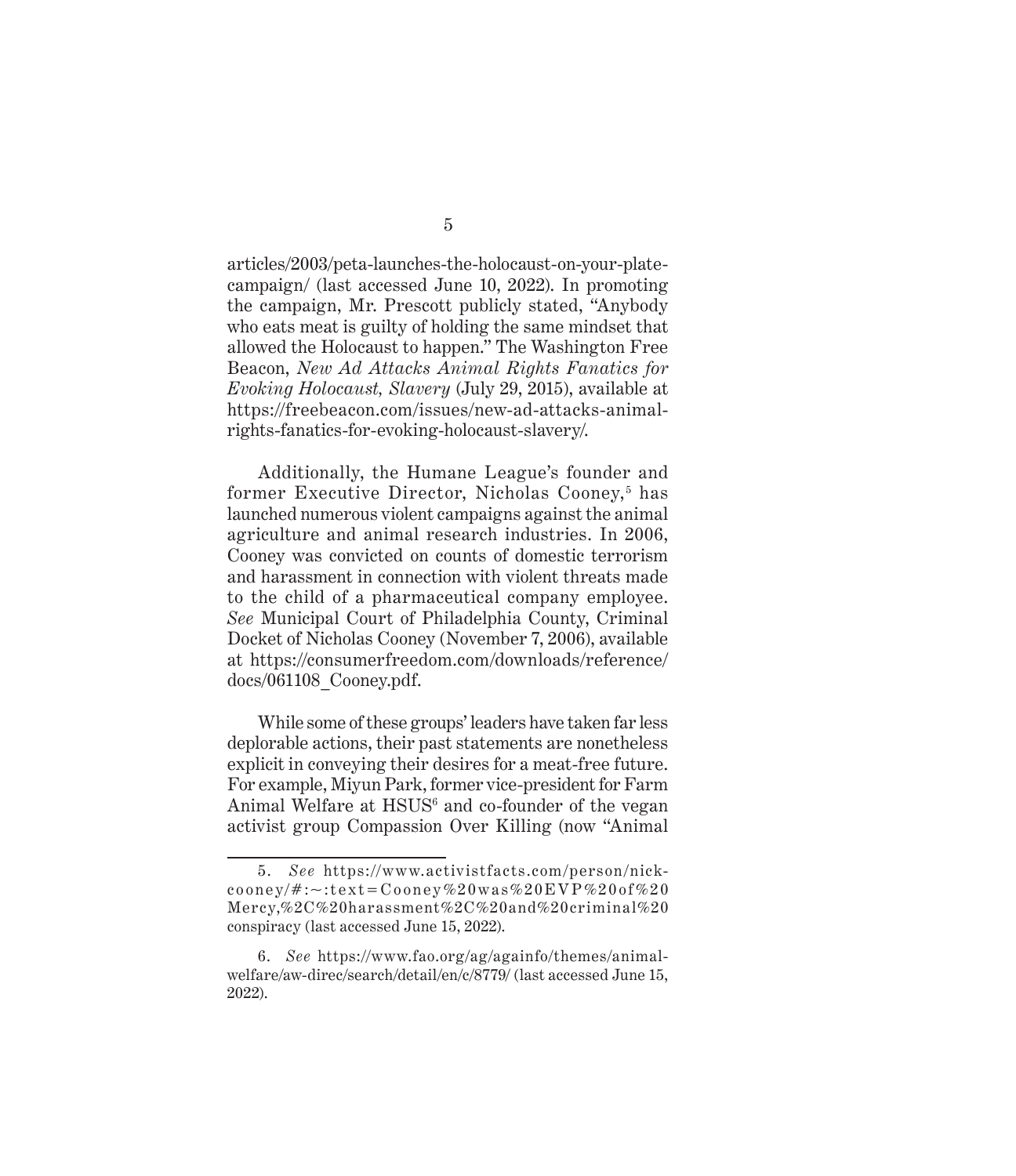Outlook"),<sup>7</sup> stated at an Animals & Society Institute conference, "We don't want any of these animals to be raised and killed [for food] . . . [U]nfortunately, we don't have the luxury of waiting until we have the opportunity to get rid of the entire industry." *See* National Canine Research Association of America, *Quotes from HSUS leaders*, <https://ncraoa.com/hsus-quotes/> (last accessed June 10, 2022).

Former president of HSUS, Wayne Pacelle,<sup>8</sup> has likewise stated, "We want Americans to eat fewer animals," and "We have no problem with the extinction of domestic animals." *See* Exhibit No. 2, Montana Senate Local Govt. Comm. Hearing on H.B. 379 (March 18, 2019), available at [https://leg.mt.gov/bills/2019/Minutes/](https://leg.mt.gov/bills/2019/Minutes/Senate/Exhibits/los55a02.pdf%20at%2011) [Senate/Exhibits/los55a02.pdf at 11](https://leg.mt.gov/bills/2019/Minutes/Senate/Exhibits/los55a02.pdf%20at%2011). *See also* [https://](https://ncraoa.com/hsus-quotes/) [ncraoa.com/hsus-quotes/](https://ncraoa.com/hsus-quotes/) (last accessed June 15, 2022). In discussing HSUS's process for achieving these goals, Pacelle explained that "[people] know that no group has passed more ballot measures than we have. They know we have a focused strategy. They know we have a budget of \$150 million a year. And they know we're ready for a fight." <sup>9</sup> Los Angeles Times, *Egg-farm video is latest salvo in Humane Society's animal-rights campaign* (April 7,

<sup>7.</sup> *See* [https://www.activistfacts.com/person/3591-miyun](https://www.activistfacts.com/person/3591-miyun-park/)[park/](https://www.activistfacts.com/person/3591-miyun-park/) (last accessed June 15, 2022).

<sup>8.</sup> *See* <https://www.linkedin.com/in/waynepacelle/> (last accessed June 15, 2022).

<sup>9.</sup> HSUS's annual support and revenue for 2021 was reported to be over \$312,000,000, more than double what it was at the time of Mr. Pacelle's statements in 2010. *See* Humane Society 2021 Annual Report at p. 31, available at [https://www.humanesociety.](https://www.humanesociety.org/sites/default/files/docs/HSUS-HSI_AR21.pdf) [org/sites/default/files/docs/HSUS-HSI\\_AR21.pdf](https://www.humanesociety.org/sites/default/files/docs/HSUS-HSI_AR21.pdf) (last accessed June 15, 2022).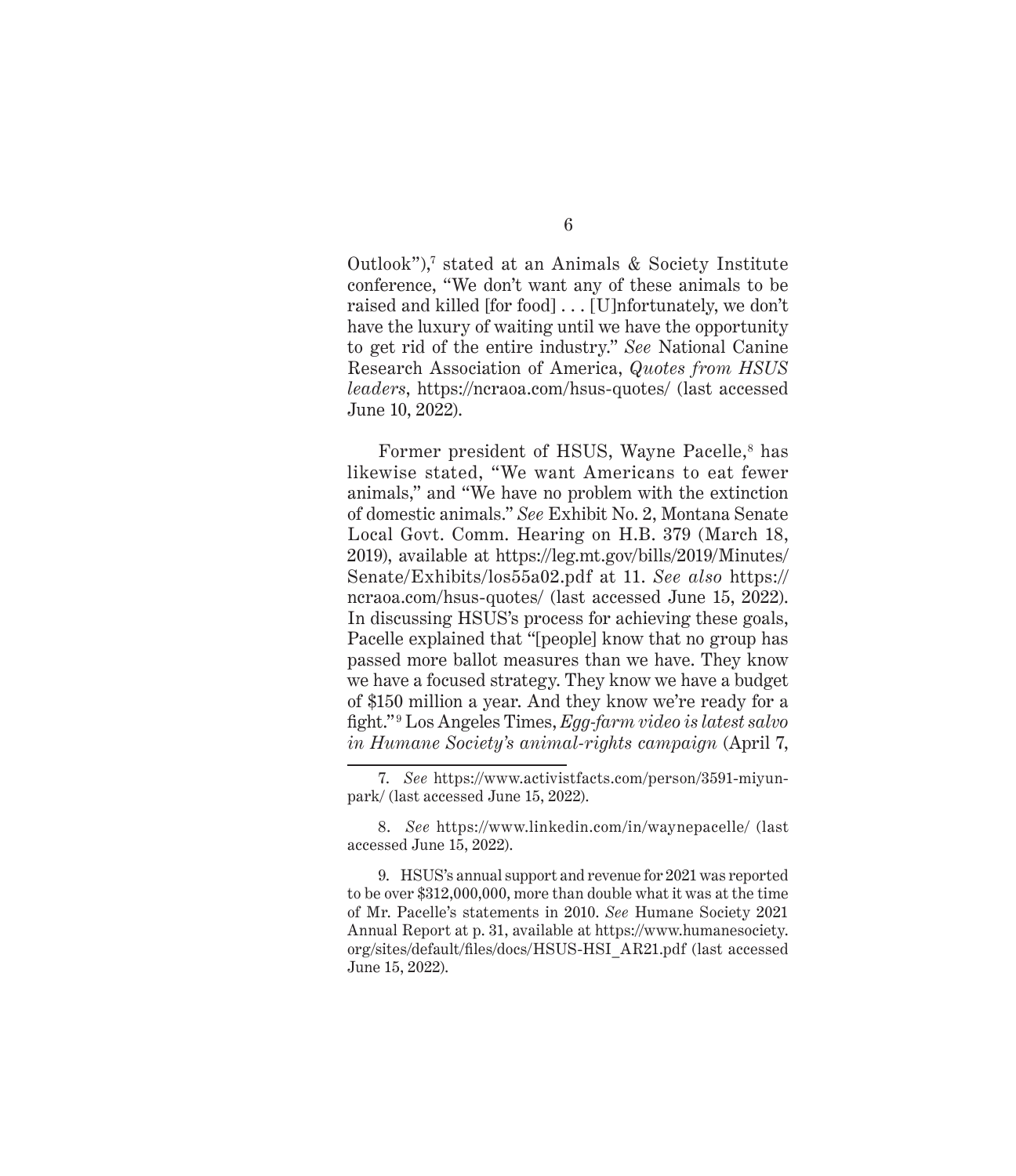2010), [https://www.latimes.com/archives/la-xpm-2010-apr-](https://www.latimes.com/archives/la-xpm-2010-apr-07-la-fi-eggs8-2010apr08-story.html)[07-la-fi-eggs8-2010apr08-story.html](https://www.latimes.com/archives/la-xpm-2010-apr-07-la-fi-eggs8-2010apr08-story.html). Co-founder of Farm Sanctuary, Gene Baur,<sup>10</sup> has on multiple occasions publicly and vehemently denounced the factory farming industry and has starred in several anti-meat documentaries, including "The End of Meat" in 2017. *See* [https://www.](https://www.imdb.com/title/tt5859140/) [imdb.com/title/tt5859140/](https://www.imdb.com/title/tt5859140/) (last accessed June 14, 2022). Baur has also been quoted as saying, "I dream of a vegan world – that's where I want everything to go." National Animal Interest Alliance, *Quotes from the Leaders of the Animal Rights Movement*, https://www.naiaonline.org/ articles/article/quotes-from-the-leaders-of-the-animalrights-movement#sthash.n4X84SBY.Z0DKxDJC.dpbs (last accessed June 13, 2022).

Co-founder of the Animal Legal Defense Fund  $("ALDF")$ , Joyce Tischler,<sup>11</sup> has written numerous articles detailing a meat-free future, and once stated that "[f]rom [ALDF's] perspective, the reality is that we need [to] move away from meat-eating at the level that it is *and hopefully altogether*." Earth Island Journal, *"We Are All Complicit"*, available at [https://www.earthisland.org/journal/index.](https://www.earthisland.org/journal/index.php/magazine/entry/we-are-all-complicit) [php/magazine/entry/we-are-all-complicit](https://www.earthisland.org/journal/index.php/magazine/entry/we-are-all-complicit) (last accessed June 10, 2022) (emphasis added).

President of Animal Equality, Sharon Núñez,<sup>12</sup> requested of her Instagram followers in April 2022, "On

<sup>10.</sup> *See* <https://www.farmsanctuary.org/about-us/leadership/> (last accessed June 15, 2022).

<sup>11.</sup> *See* <https://aldf.org/person/joyce-tischler/> (last accessed June 15, 2022).

<sup>12.</sup> *See* [https://www.linkedin.com/in/sharon-nu%C3%B1ez](https://www.linkedin.com/in/sharon-nu%C3%B1ez-gough-b31b9a98/)[gough-b31b9a98/](https://www.linkedin.com/in/sharon-nu%C3%B1ez-gough-b31b9a98/) (last accessed June 15, 2022).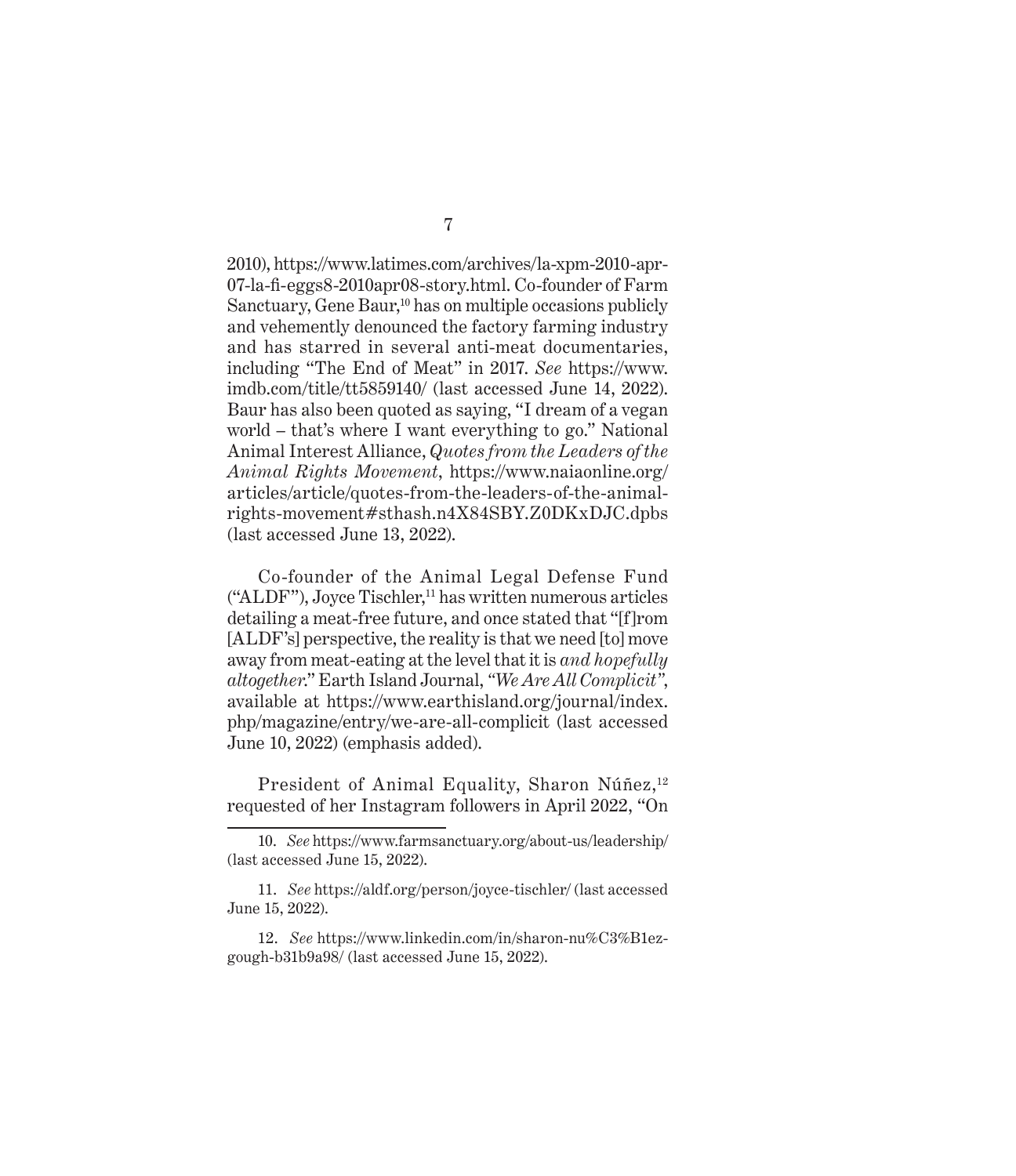#earthday and beyond please leave animals off your plate." *See* <https://www.instagram.com/p/CcqdGDLJcHK/> (last accessed June 10, 2022).

Compassion in World Farming's senior campaigns manager, Sarah Moyes, $13$  stated in conjunction with a petition for new UK policies to drive down demand in meat and dairy consumption:

We must drastically reduce our total global meat and dairy consumption, so we've addressed our petition to leaders of top meat-consuming countries or regions. It's crucial these world leaders act to bring forward a meat and dairy reduction and support a shift to nature-friendly, higher welfare [*i.e.*, vegan] farming, as a matter of urgency.

The Cattle Site, *Compassion in World Farming urges global meat, dairy reduction* (May 15, 2022), available at [https://www.thecattlesite.com/news/58533/compassion-in](https://www.thecattlesite.com/news/58533/compassion-in-world-farming-urges-global-meat-dairy-reduction/)[world-farming-urges-global-meat-dairy-reduction/](https://www.thecattlesite.com/news/58533/compassion-in-world-farming-urges-global-meat-dairy-reduction/).

Although the quotes above clearly illustrate these groups' firmly held anti-meat beliefs, they are not easily discoverable and require extensive research to pull together. Several of these groups, and particularly HSUS, are far from transparent about their hopes for a vegan future. Instead, HSUS portrays itself to the public as

<sup>13.</sup> *See* [https://www.linkedin.com/in/sarah-moyes](https://www.linkedin.com/in/sarah-moyes-b6319332/?original_referer=https%3A%2F%2Fwww%2Egoogle%2Ecom%2F&originalSubdomain=uk)[b6319332/?original\\_referer=https%3A%2F%2Fwww%2Egoog](https://www.linkedin.com/in/sarah-moyes-b6319332/?original_referer=https%3A%2F%2Fwww%2Egoogle%2Ecom%2F&originalSubdomain=uk) [le%2Ecom%2F&originalSubdomain=uk](https://www.linkedin.com/in/sarah-moyes-b6319332/?original_referer=https%3A%2F%2Fwww%2Egoogle%2Ecom%2F&originalSubdomain=uk) (last accessed June 15, 2022).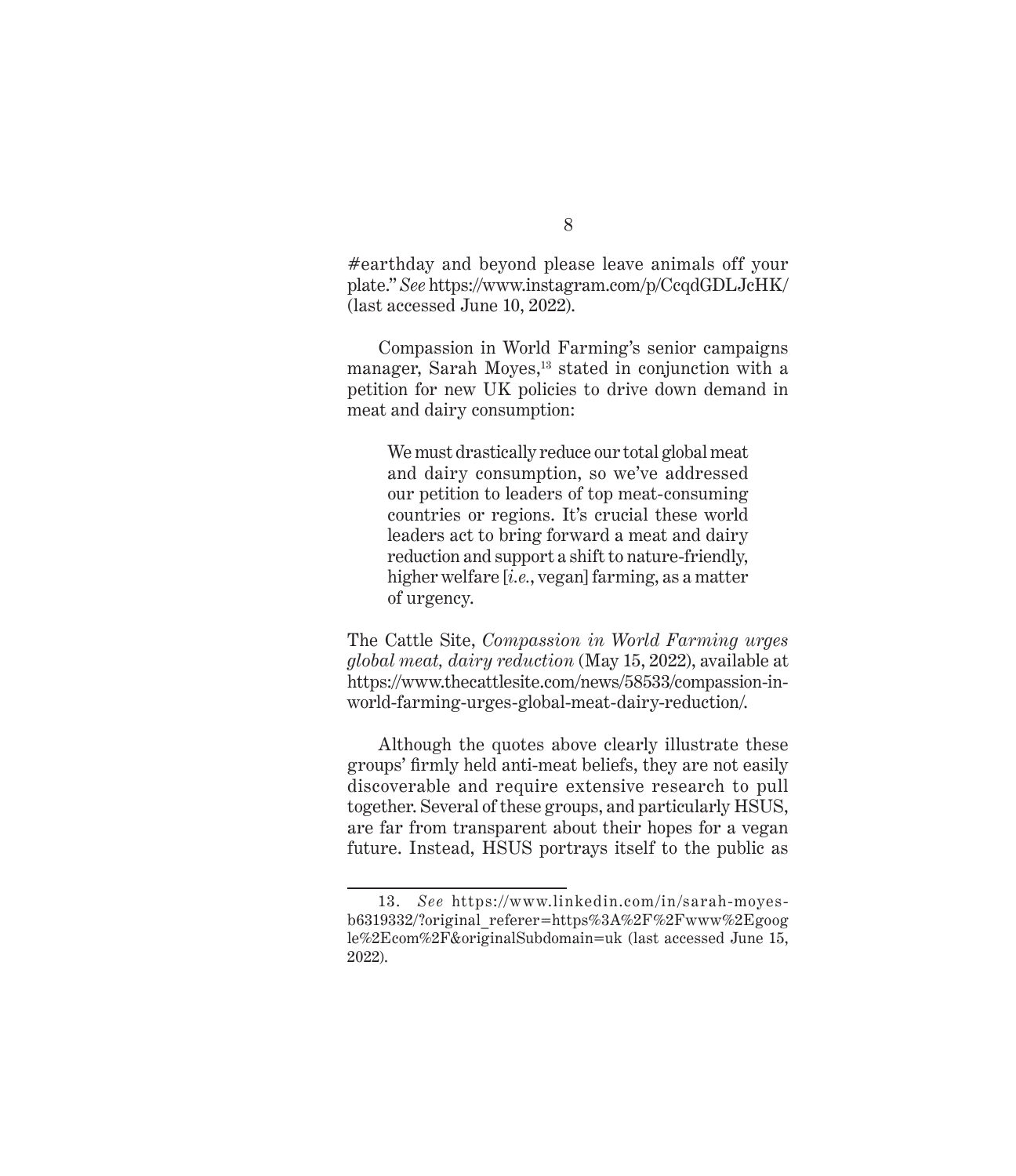helping to "end suffering for all animals," while making no mention in its mission statement of the desire to see a meatless society. *See "Our Mission*,*"* available at [https://](https://www.humanesociety.org/our-mission) [www.humanesociety.org/our-mission](https://www.humanesociety.org/our-mission) (last accessed June 13, 2022).

It is not difficult to discern why these groups choose to hide their anti-meat agendas from the public, as recent studies have revealed that the vast majority of U.S. citizens clearly enjoy consuming meat as part of their regular diet. *See* Ipsos, *Nearly nine in ten Americans consume meat as part of their diet,* available at [https://www.ipsos.com/](https://www.ipsos.com/en-us/news-polls/nearly-nine-ten-americans-consume-meat-part-their-diet) [en-us/news-polls/nearly-nine-ten-americans-consume](https://www.ipsos.com/en-us/news-polls/nearly-nine-ten-americans-consume-meat-part-their-diet)[meat-part-their-diet](https://www.ipsos.com/en-us/news-polls/nearly-nine-ten-americans-consume-meat-part-their-diet) ("A [May 2021] Ipsos poll finds that 89% of Americans include meat as part of their diet. The poll also shows that . . . those pushing to take red meat off the menu are trying to control what Americans eat.") (last accessed June 10, 2022).

Well aware that the majority of voters would not willingly support laws with an express purpose of "ending meat consumption," some of these groups (namely HSUS) have utilized deceptive techniques to advance state ballot measures like Proposition  $12<sup>14</sup>$  including

<sup>14.</sup> HSUS initiated Proposition 12 on August 27, 2017 through Cheri Shenker, an HSUS National Council Member. *See* Request for Title and Summary for Proposed Initiative Statute, submitted by Cheri Shankar, available at [https://www.oag.ca.gov/system/](https://www.oag.ca.gov/system/files/‌initiatives/pdfs/17-0026%20%28Animal%20Cruelty%29_0.pdf) [files/initiatives/pdfs/17-0026%20%28Animal%20Cruelty%29\\_0.](https://www.oag.ca.gov/system/files/‌initiatives/pdfs/17-0026%20%28Animal%20Cruelty%29_0.pdf) [pdf](https://www.oag.ca.gov/system/files/‌initiatives/pdfs/17-0026%20%28Animal%20Cruelty%29_0.pdf) (last accessed June 10, 2022). *See also* [https://www.flickr.](https://www.flickr.com/photos/humanesociety/3410733860) [com/photos/humanesociety/3410733860](https://www.flickr.com/photos/humanesociety/3410733860) (Shankar HSUS National Council Member) (last accessed June 15, 2022).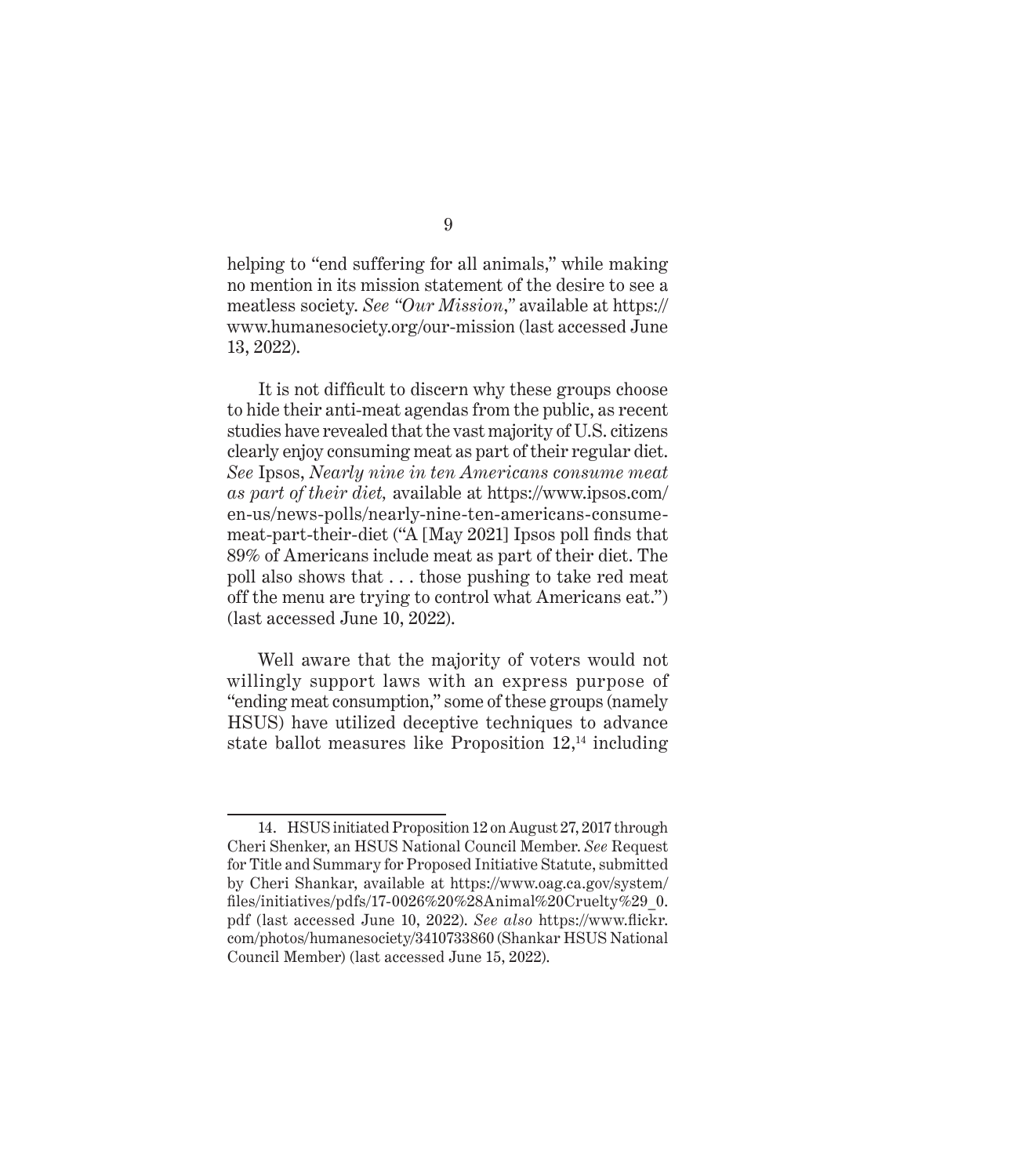"shock" demonstrations,15 harassing signature-gathering campaigns and the spread of misinformation to influence potential voters.16 Thus, under the guise of democratically passed legislation as so-called animal welfare laws, Proposition 12 actually operates contrary to what the public wants, and in doing so attempts to utilize one state's ballot process to impose national anti-meat standards—a direct violation of the dormant Commerce Clause.

Proposition 12 does not represent HSUS's first foray against the livestock industry via a ballot initiative. HSUS has intentionally appropriated the state law-making

<sup>15.</sup> In 2013, the Humane Society conducted a demonstration before hundreds of public bystanders in which a young woman was restrained, force-fed, and injected with cosmetics as part of a campaign against animal lab testing. As part of the demonstration, the 24-year old was "pinned down on a bench and had her mouth stretched open with two metal hooks while a man in a white coat force-fed her until she choked and gagged." Animal Bliss, *Humane Society Shocking Human Display Protests Against Animal Testing* (December 21, 2013), available at [https://www.animalbliss.](https://www.animalbliss‌.com/humane-society-shocking-human-display-protests-against-animal-testing/) [com/humane-society-shocking-human-display-protests-against](https://www.animalbliss‌.com/humane-society-shocking-human-display-protests-against-animal-testing/)[animal-testing/.](https://www.animalbliss‌.com/humane-society-shocking-human-display-protests-against-animal-testing/)

<sup>16.</sup> In 2014, Maine's state director for HSUS admitted to leading a network of roughly 100 volunteers to gather signatures for a bear baiting ban petition, in addition to coordinating with a Los Angeles-based consulting firm that paid others to gather signatures. This campaign led to numerous complaints regarding false information being spread by these signature-gatherers, including footage of a signature solicitor depicting the petition as a dog-safety bill and misidentifying the type of trap at-issue in the petition. Sun Journal, *Signature-gathering tactics by bear baiting opponents come under fire* (January 16, 2014), available at [https://www.sunjournal.com/2014/01/16/signature-gathering](https://www.sunjournal.com/2014/01/16/signature-gathering-tactics-bear-baiting-opponents-come-fire/)[tactics-bear-baiting-opponents-come-fire/](https://www.sunjournal.com/2014/01/16/signature-gathering-tactics-bear-baiting-opponents-come-fire/).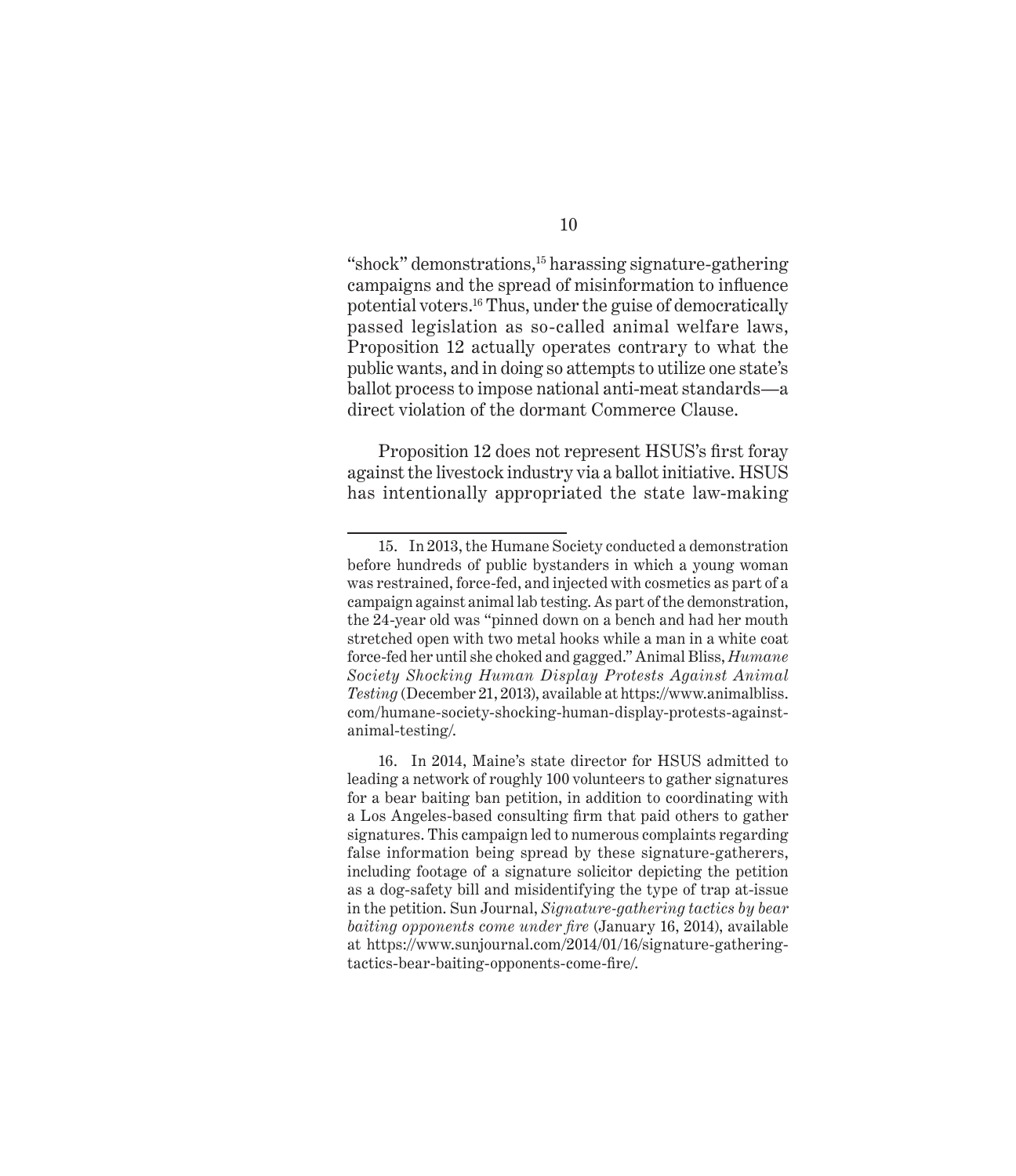process to launch piece-meal campaigns designed to chip away at any industry that does not fit within their extreme world-views. This approach was previously devised by HSUS to dismantle the recreational hunting sector in a manner best explained by HSUS's former president, Wayne Pacelle: "We are going to use the ballot box and the democratic process to stop all hunting in the United States . . . We will take it species by species until all hunting is stopped in California. Then we will take it state by state." Full Cry Magazine, October 1, 1990*, see* [https://](https://ncraoa.com‌/hsus-quotes/) [ncraoa.com/hsus-quotes/](https://ncraoa.com‌/hsus-quotes/) (last accessed June 15, 2022). Pacelle also has been recognized as the chief architect of Proposition  $12<sup>17</sup>$  and (until his resignation in 2018) for nearly twenty years he led HSUS in employing this approach to undermine the animal agriculture industry.

HSUS's first "victory" in its anti-meat campaigns came in 2002, with a ballot measure that prohibited the in-state confinement of pregnant pigs in gestation crates. Fla. Const. art. X, §21. Florida served as an ideal testing ground for HSUS to apply its approach to the livestock sector, as the state contained only two pork producers. Just four years later, HSUS would go on to lead a successful ballot proposition targeting the veal industry in addition to pork production. Ariz. Rev. Stat. Ann. §13-2910.07. After two more similar campaigns in Colorado and Oregon, in 2008, HSUS led its first California campaign in this arena in the form of Proposition 2, expanding its scope to include egg producers. Cal. Health & Safety Code § 25990 (West 1999 & Supp. 2009). With each new ballot

<sup>17.</sup> *See* Proposition 12, *Official Title and Summary* at 70, available at [https://reason.org/wp-content/uploads/ca2018prop12.](https://reason.org/wp-content/uploads/ca2018prop12.pdf) [pdf](https://reason.org/wp-content/uploads/ca2018prop12.pdf) (last accessed June 15, 2022).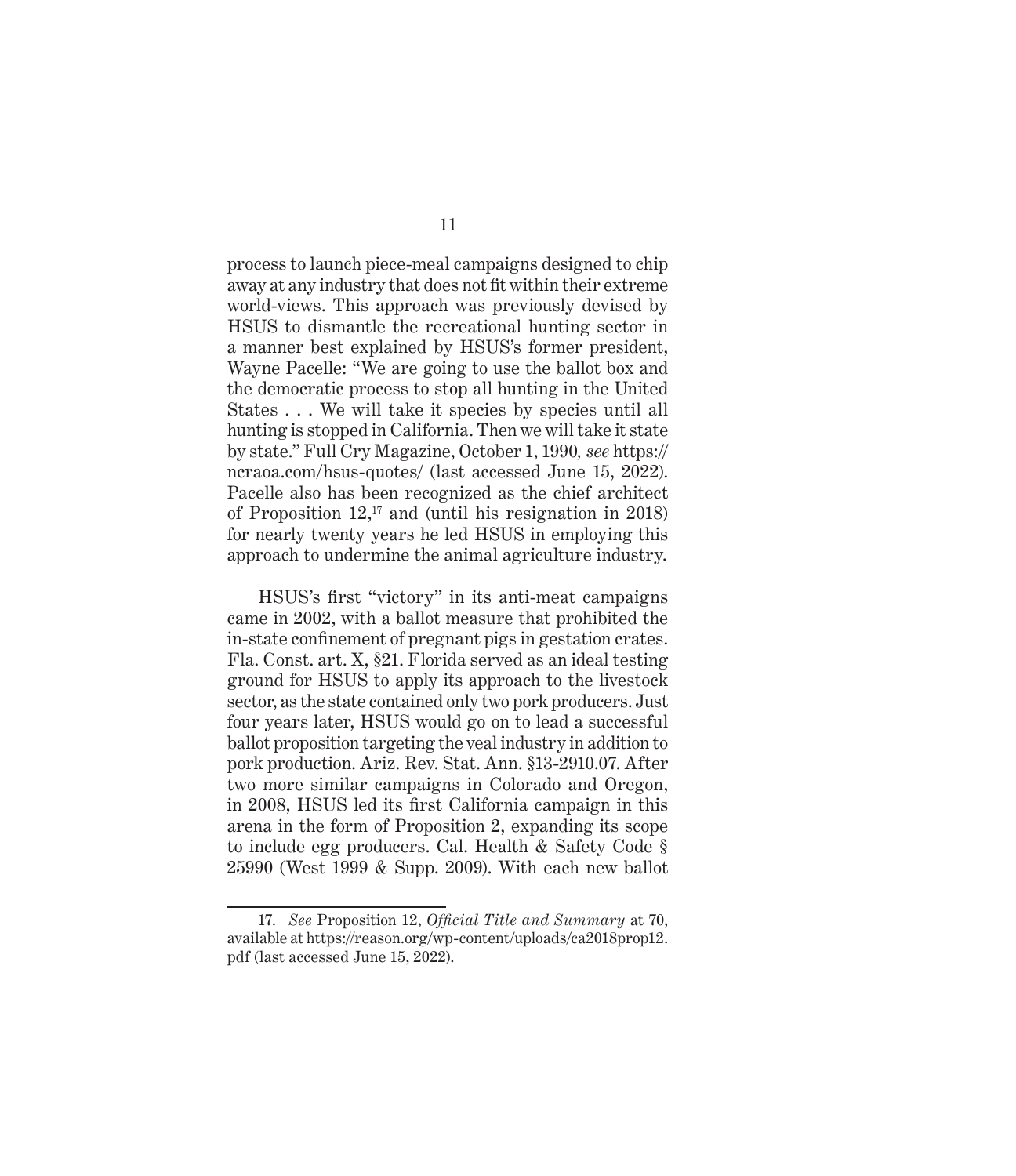proposition, HSUS was broadening its range of targeted animal agriculture participants as part of a purposeful (and well-funded) effort. However, to this point each measure remained focused solely on in-state producers.

Then in 2016, HSUS expanded its methodology to include out-of-state activities. HSUS's proposition ballet "Question 3," which eventually became Massachusetts' Prevention of Farm Animal Cruelty Act, closely mirrors the language found in Proposition 12 and makes illegal the sale within Massachusetts of any "[w]hole pork meat that the business owner or operator knows or should know is the meat of a covered animal that was confined in a cruel manner." *See* Mass. Gen. Laws Ann. Ch. 129A, §1-3(C). At the time of its passing, Question 3 was declared by HSUS's Wayne Pacelle to be "a powerful punch to agribusiness interests." A Humane World, *Massachusetts voters push farm animal measure to the ballot, with broad, powerful coalition* (June 28, 2016), available at [https://blog.](https://blog.humanesociety.org/2016/06/massachusetts-pushes-farm-animal-confinement-measure-to-ballot.html) [humanesociety.org/2016/06/massachusetts-pushes-farm](https://blog.humanesociety.org/2016/06/massachusetts-pushes-farm-animal-confinement-measure-to-ballot.html)[animal-confinement-measure-to-ballot.html](https://blog.humanesociety.org/2016/06/massachusetts-pushes-farm-animal-confinement-measure-to-ballot.html). However, the HSUS-backed Proposition 12 now takes Question 3's out-of-state application one step further, prescribing arbitrary minimum spacing requirements under the veil of animal welfare advancement.<sup>18</sup>

<sup>18.</sup> Indeed, even other animal rights organizations, such as PETA and the Humane Farming Society, have opposed Proposition 12 and have recognized that HSUS engages in voter deception. *See* Ballotpedia, *Humane Farming Society statement in opposition to Proposition 12*, available at [https://ballotpedia.](https://ballotpedia.org/California_Proposition_12,_Farm_Animal_Confinement_Initiative_(2018)) [org/California\\_Proposition\\_12,\\_Farm\\_Animal\\_Confinement\\_](https://ballotpedia.org/California_Proposition_12,_Farm_Animal_Confinement_Initiative_(2018)) Initiative (2018) (last accessed June 10, 2022) ("HSUS is now misusing our state's ballot measure process with a whole new set of false promises. This betrayal of voters and farm animals must be soundly defeated.").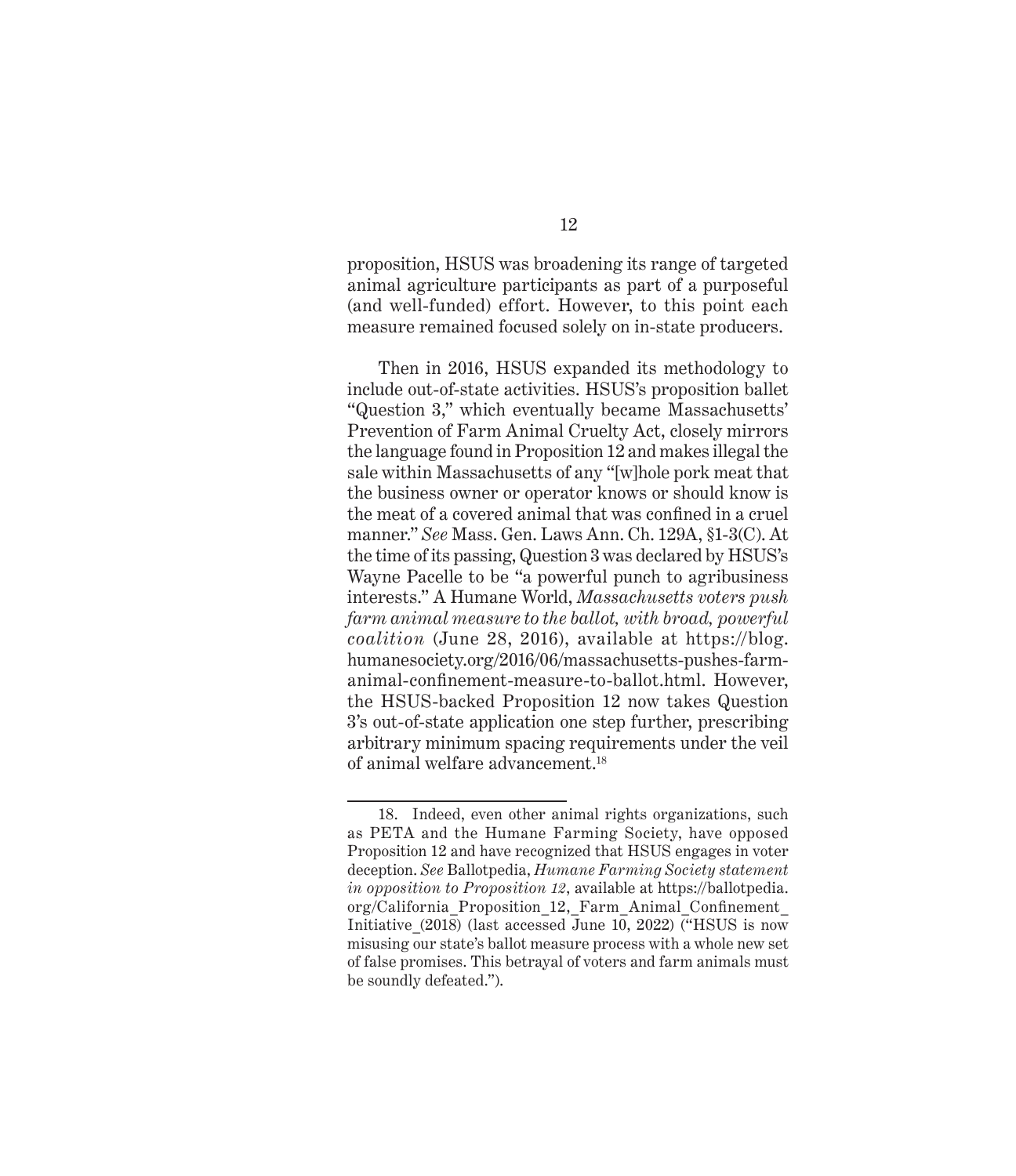Notably, these groups' *modus operandi* of moving the goalposts on animal confinement standards does not stop with the state legislative process. As a final tool in its war chest, HSUS uses its more than \$300 million budget to employ "Trojan horse" techniques, whereby the group purchases sufficient shares in publically-traded companies to infiltrate and influence major business decisions aimed at demolishing a particular sector or trade. When these tactics fail, HSUS follows-up with massive public relations campaigns, adverse regulatory filings, and lawsuits designed to embarrass these corporations until its demands are met. With regard to its anti-meat campaign, several large corporations, including restaurant chains and grocers, have experienced these tactics first-hand.

In 2010, after purchasing roughly 100 shares of McDonald's stock, HSUS proposed a shareholder resolution for the company to require its U.S. pork suppliers to phase out the use of sow gestation stalls. Following two years of legal battles between HSUS and one of McDonald's pork suppliers, McDonald's ultimately caved to their demands while publically citing the action as a joint effort "supported by the Humane Society of the United States." McDonald's Corporate Statement, *McDonald's Takes Action Toward Ending Gestation Stall Use; Humane Society of the United States Supports Effort* (February 13, 2012), available at [https://corporate.](https://corporate.mcdonalds.com/corpmcd/en-us/our-stories/article/ourstories.gestation_stall.html) [mcdonalds.com/corpmcd/en-us/our-stories/article/](https://corporate.mcdonalds.com/corpmcd/en-us/our-stories/article/ourstories.gestation_stall.html) [ourstories.gestation\\_stall.html](https://corporate.mcdonalds.com/corpmcd/en-us/our-stories/article/ourstories.gestation_stall.html).

Ten years later, HSUS demanded that McDonald's force its suppliers to "move to 'crate-free' pork and set specific timeframes for doing so." McDonald's Corporate Statement, *Statement from McDonald's Corporation in Response to Mr. Icahn's Media Outreach* (April 21, 2022),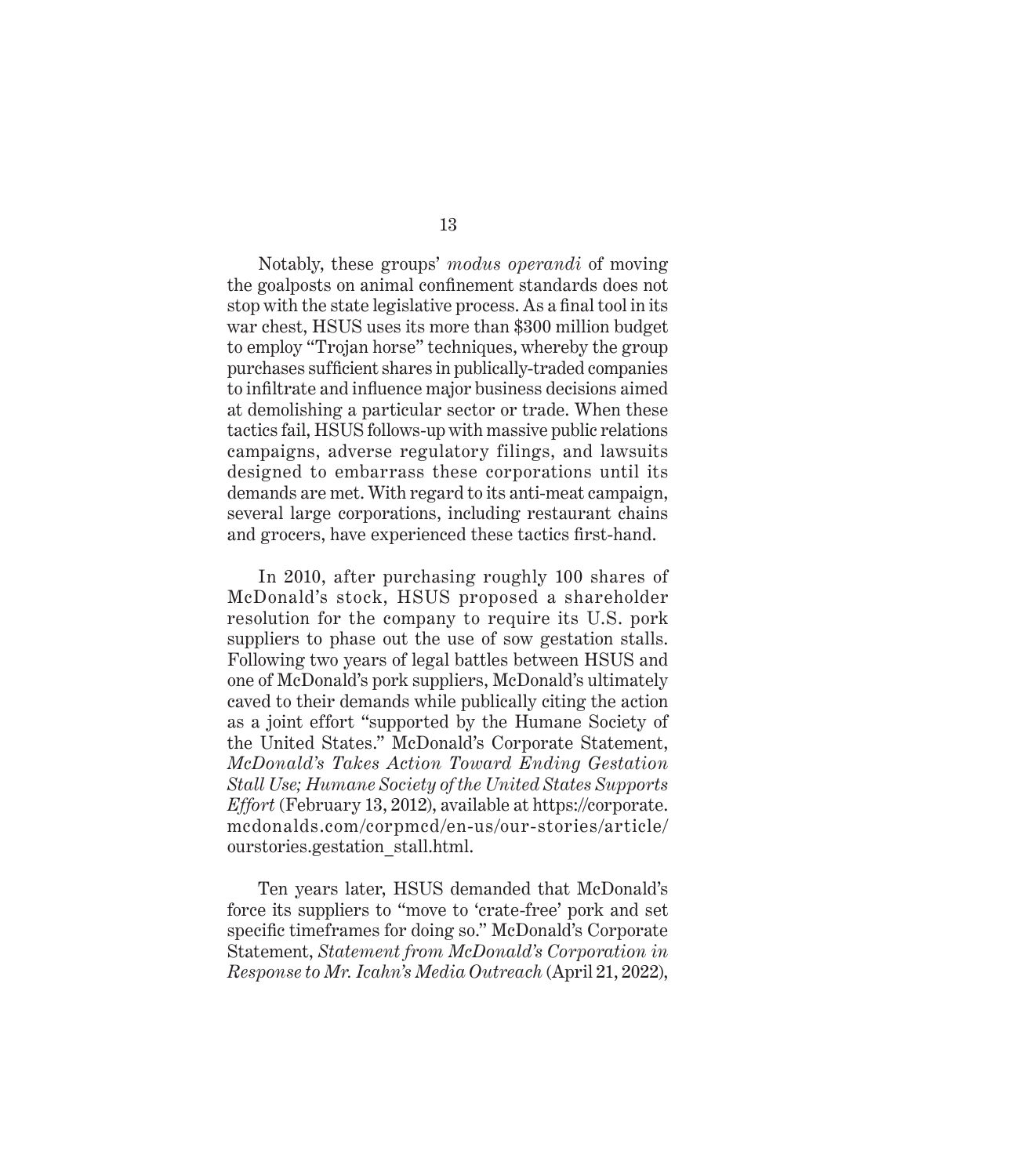available at [https://corporate.mcdonalds.com/corpmcd/](https://corporate.mcdonalds.com/corpmcd/en-us/our-stories/article/ourstories.mcdonalds-carl-icahn.html) [en-us/our-stories/article/ourstories.mcdonalds-carl-icahn.](https://corporate.mcdonalds.com/corpmcd/en-us/our-stories/article/ourstories.mcdonalds-carl-icahn.html) [html](https://corporate.mcdonalds.com/corpmcd/en-us/our-stories/article/ourstories.mcdonalds-carl-icahn.html). Yet, as McDonald's acknowledged in a corporate statement: "The definition of "crate-free," conjured up by the Humane Society of the United States (HSUS), is so obscure that it represents an extremely niche market comprising less than  $0.1\%$  of U.S. pork production  $\dots$  [and] is completely unfeasible." *Id.*

Following this statement by McDonald's, HSUS called on the Securities and Exchange Commission to investigate McDonald's "for deceiving shareholders and the public about its animal confinement policies." MarketWatch, *Humane Society joins Carl Icahn in calls for McDonald's to make good on pig welfare pledge* (April 25, 2022), available at [https://www.marketwatch.com/story/humane](https://www.marketwatch.com/story/humane-society-joins-carl-icahn-in-calls-for-mcdonalds-to-make-good-on-pig-welfare-pledge-2022-04-22)[society-joins-carl-icahn-in-calls-for-mcdonalds-to-make](https://www.marketwatch.com/story/humane-society-joins-carl-icahn-in-calls-for-mcdonalds-to-make-good-on-pig-welfare-pledge-2022-04-22)[good-on-pig-welfare-pledge-2022-04-22](https://www.marketwatch.com/story/humane-society-joins-carl-icahn-in-calls-for-mcdonalds-to-make-good-on-pig-welfare-pledge-2022-04-22). In a separate statement responding to HSUS's call for an SEC investigation, McDonald's noted that HSUS's "allegations are completely baseless and constitute nothing more than a familiar stunt . . . to drive fundraising dollars and media attention." *Id*.

Similarly, in 2010, HSUS utilized its 91 shares in Walmart to submit a shareholder proposal regarding Walmart's incorporation of cage-free eggs in all of its stores. *See* Walmart February 18, 2010 Petition to the SEC at 15, available at [https://www.sec.gov/divisions/corpfin/cf](https://www.sec.gov/divisions/corpfin/cf-noaction/14a-8/2010/humanesociety021910-14a8.pdf)[noaction/14a-8/2010/humanesociety021910-14a8.pdf](https://www.sec.gov/divisions/corpfin/cf-noaction/14a-8/2010/humanesociety021910-14a8.pdf) (last accessed June 15, 2022). Walmart petitioned the SEC to omit this proposal from the proxy materials for its annual shareholder meeting, stating that: "The Company does not produce any of the shell eggs it sells in the United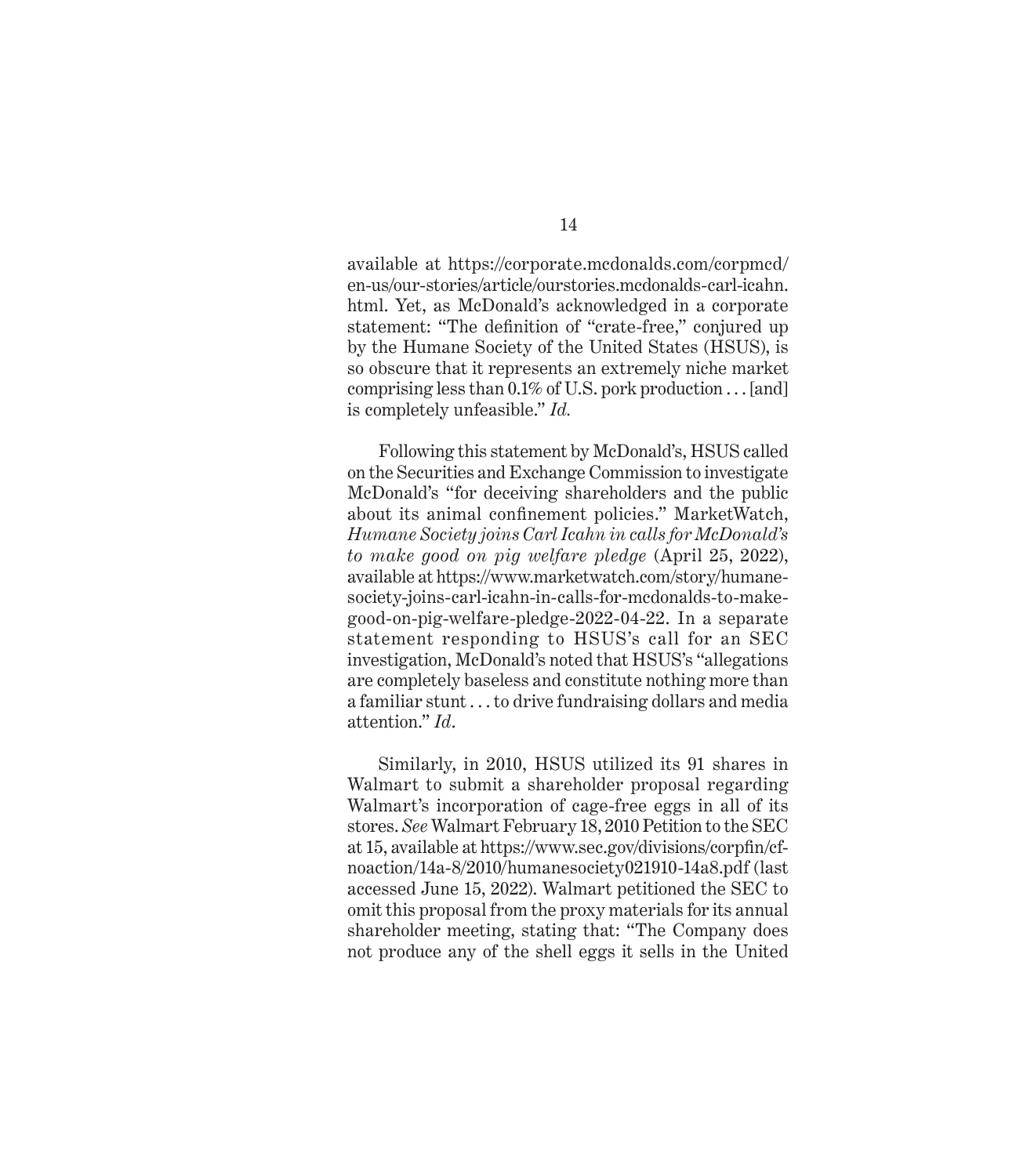States, nor does it own or otherwise control any of the . . . producers from which [it] purchases shell eggs . . . However, the Company buys shell eggs only from those producers whose eggs are certified [by national animal welfare guidelines]." *Id.* at 8. HSUS formally challenged Walmart's SEC petition (in tandem with a relentless public relations campaign), and Walmart ultimately conceded. *Id.* at 3.

Five years later, HSUS secured a commitment from Walmart that the grocer would urge its meat, seafood, poultry, and egg suppliers to adopt more stringent animal welfare standards than those it was previously adhering to. *See* New York Times, *Walmart Pushes for Improved Animal Welfare* (May 23, 2015), available at [https://www.](https://www.n‌ytimes.com/2015/05/23/business/walmart-pushes-for-improved-animal‌-welfare.html) [nytimes.com/2015/05/23/business/walmart-pushes-for](https://www.n‌ytimes.com/2015/05/23/business/walmart-pushes-for-improved-animal‌-welfare.html)[improved-animal-welfare.html](https://www.n‌ytimes.com/2015/05/23/business/walmart-pushes-for-improved-animal‌-welfare.html). Nevertheless, HSUS awarded Walmart a grade of "F" in its most recent "Food Industry Scorecard" due to its concern "with Walmart's level of commitment to animal welfare and what seems like a lack of action taken toward meeting its goals." *See* HSUS Food Industry Scorecard at 85, available at [https://www.](https://www.humanesociety.org/sites/default/files/docs/Scorecard.pdf) [humanesociety.org/sites/default/files/docs/Scorecard.pdf](https://www.humanesociety.org/sites/default/files/docs/Scorecard.pdf) (last accessed June 15, 2022). Now, through Proposition 12, HSUS has circumvented this latest agreement, forcing Walmart—along with every other grocer in California—to abide by its demands.

The tactics employed by HSUS and its allies are wellfunded, highly motivated and deftly executed, and they are often utilized in a manner not readily understood by the general public.19 Through Proposition 12, these groups

<sup>19.</sup> As another example of how HSUS miscommunicates its intent to the public, a 2012 poll showed that "71% of Americans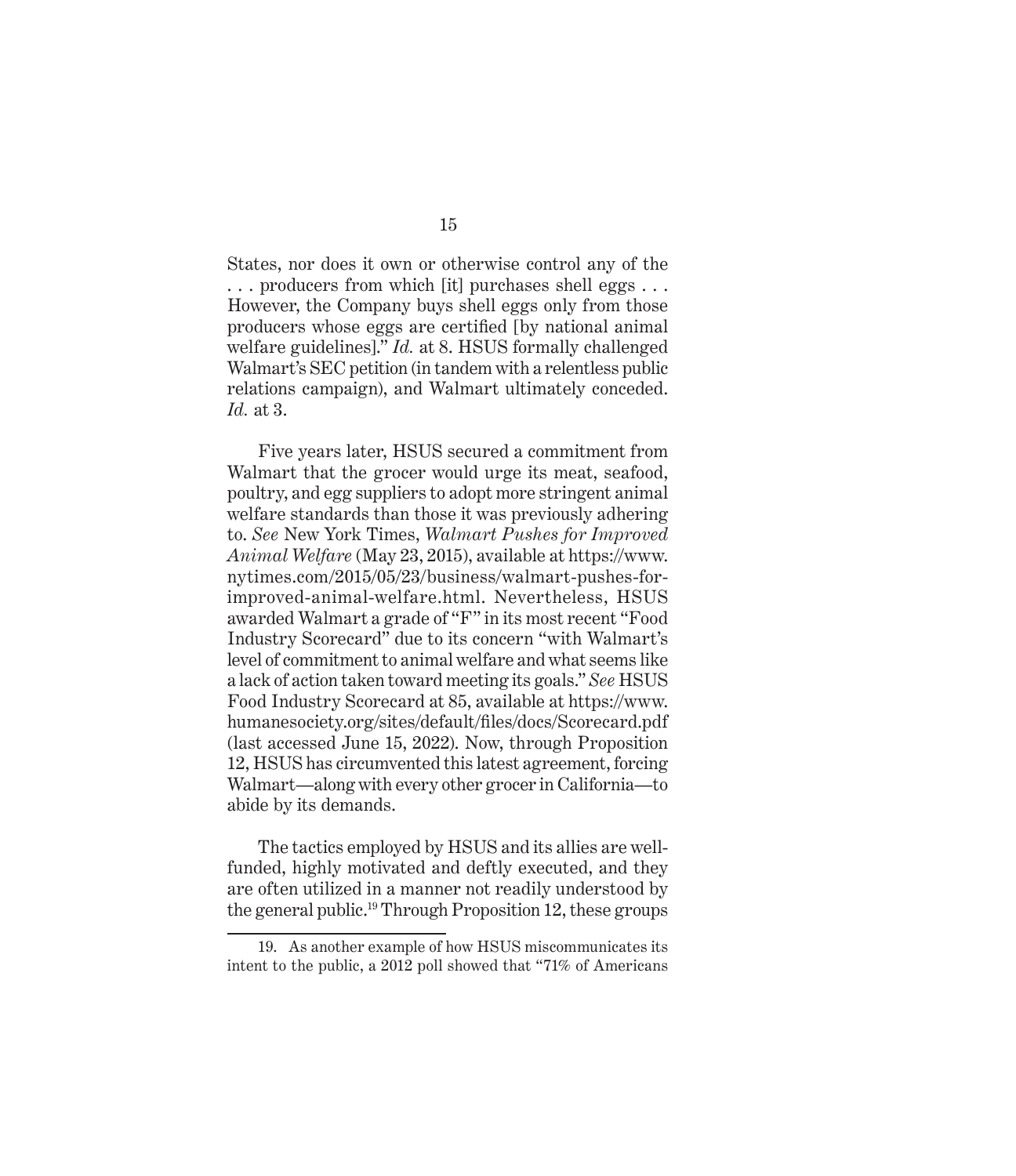<span id="page-27-0"></span>have bypassed the values of a majority of U.S. citizens using a single state to nationalize arbitrary animal confinement standards intended to end meat consumption in this country. In short, the dormant Commerce Clause must remain the shield against such tactics.

#### **II. PROPOSITION 12 ALSO SERVES NO HEALTH OR SAFETY BENEFIT**

Most of the laws advanced by HSUS and its supporters are void of any legitimate local interest to justify the onerous burdens they place on interstate commerce. Moreover, these laws are rarely based in science, research, or other factual bases, and instead often are fueled by misleading information used to sway sympathetic voters and support these organizations' self-serving agendas.

16

believe that the HSUS is an umbrella organization for local Humane Society pet shelters nationwide"; yet, HSUS does not manage a single animal shelter in the United States. *See* Washington Examiner, *Critics question spending by Humane Society of the United States* (January 9, 2012), available at [https://](https://www.washingtonexaminer.com/critics-question-spending-by-humane-society-of-the-united-states) [www.washingtonexaminer.com/critics-question-spending-by](https://www.washingtonexaminer.com/critics-question-spending-by-humane-society-of-the-united-states)[humane-society-of-the-united-states](https://www.washingtonexaminer.com/critics-question-spending-by-humane-society-of-the-united-states). *See also* [https://www.](https://www.humanesociety.org/‌resources/shelters-and-rescues-faq) [humanesociety.org/resources/shelters-and-rescues-faq](https://www.humanesociety.org/‌resources/shelters-and-rescues-faq) (last accessed June 13, 2022). Such confusion is understandable, as HSUS has created a façade that much of its work concerns the well-being of domestic pets, such as cats and dogs. Despite HSUS's claims that it is "fighting to end suffering for all animals," much of its public fundraising activities utilize pictures of suffering or malnourished pets, including a picture of a chained dog *directly adjacent* to a donation link on its main website. *See* HSUS Home Page, available at <https://www.humanesociety.org> (last accessed June 15, 2022).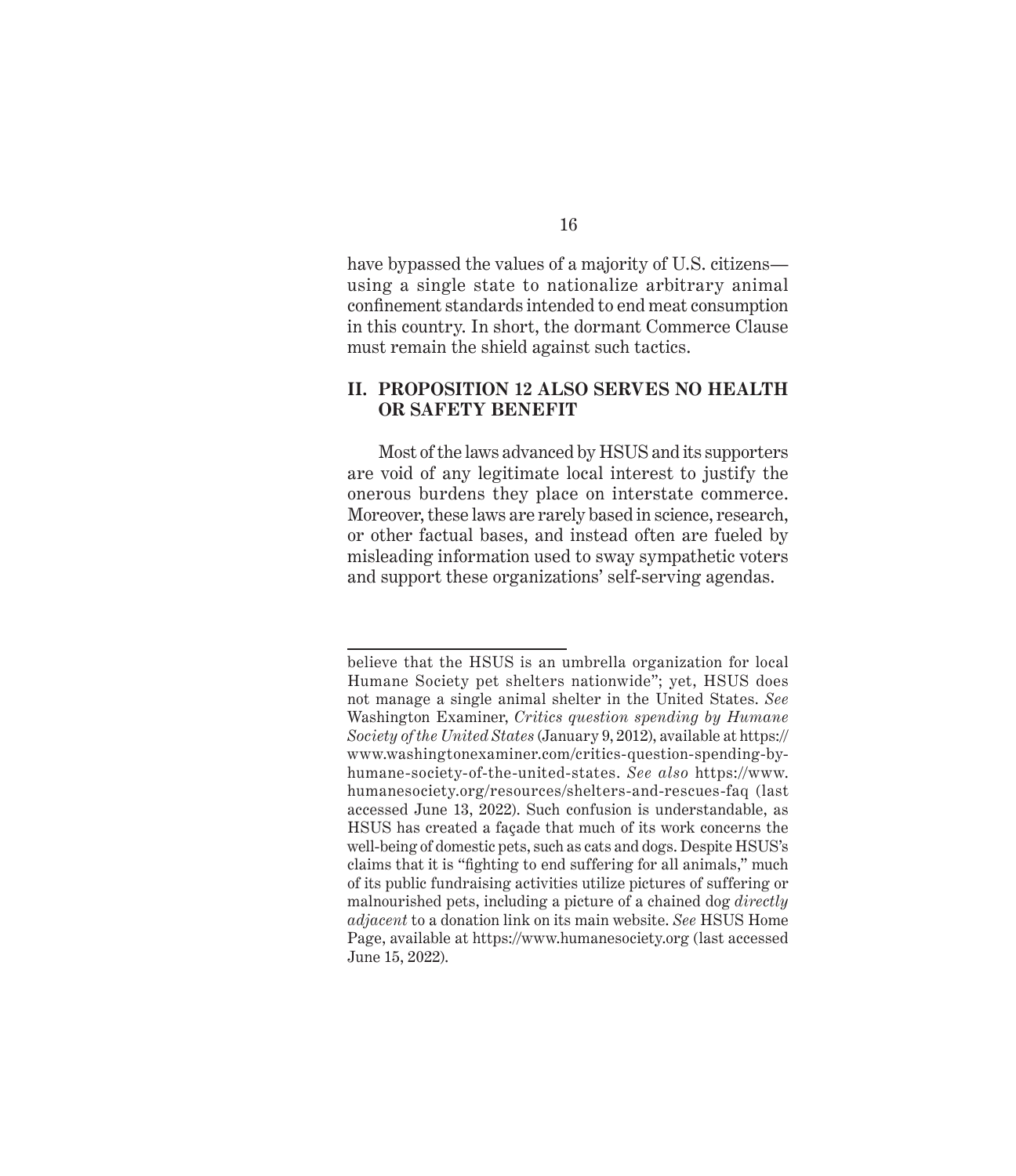For instance, Proposition 12 was presented to the voters of California as a measure meant "to prevent animal cruelty by phasing out extreme methods of farm animal confinement, *which also threaten the health and safety of California consumers, and increase the risk of food-borne illness* and associated negative fiscal impacts on the State of California." Prop 12. § 2 (emphasis added). While state police powers have long been recognized to include the authority to make laws for public health and safety, those laws must *clearly* advance a health and safety purpose. *See Kassel v. Consol. Freightways Corp. of Del.*, 450 U.S. 662, 670 (1981) (plurality) ("[T]he incantation of a purpose to promote the public health or safety does not insulate a state law from Commerce Clause attack."). And even state laws "designed for that salutary purpose [of protecting health and safety] nevertheless may further the purpose so marginally, and interfere with commerce so substantially, as to be invalid under the Commerce Clause." *Id*. *See also Raymond Motor Transp., Inc. v. Rice*, 434 U.S. 429, 443-47 (1978) (overcoming presumption of validity of safety-related regulations).

Proposition 12's Standardized Regulatory Impact Assessment ("SRIA")—which forms part of the public record and was performed to ascertain, in part, the costs and benefits associated with Proposition 12's proposed regulations—acknowledges that "[t]he scientific literature is not yet conclusive on links between animal housing space allocation, such as cage size, and human foodborne illness, worker safety, environment, viruses, and other transmittable diseases, or other human health, or safety." SRIA at 57, available at [https://dof.ca.gov/wp](https://dof.ca.gov/wp-c‌ontent/uploads/Forecasting/Economics/Documents/CDFA_Proposition_12_SRIA.pdf)[content/uploads/Forecasting/Economics/Documents/](https://dof.ca.gov/wp-c‌ontent/uploads/Forecasting/Economics/Documents/CDFA_Proposition_12_SRIA.pdf) [CDFA\\_Proposition\\_12\\_SRIA.pdf](https://dof.ca.gov/wp-c‌ontent/uploads/Forecasting/Economics/Documents/CDFA_Proposition_12_SRIA.pdf) (last accessed June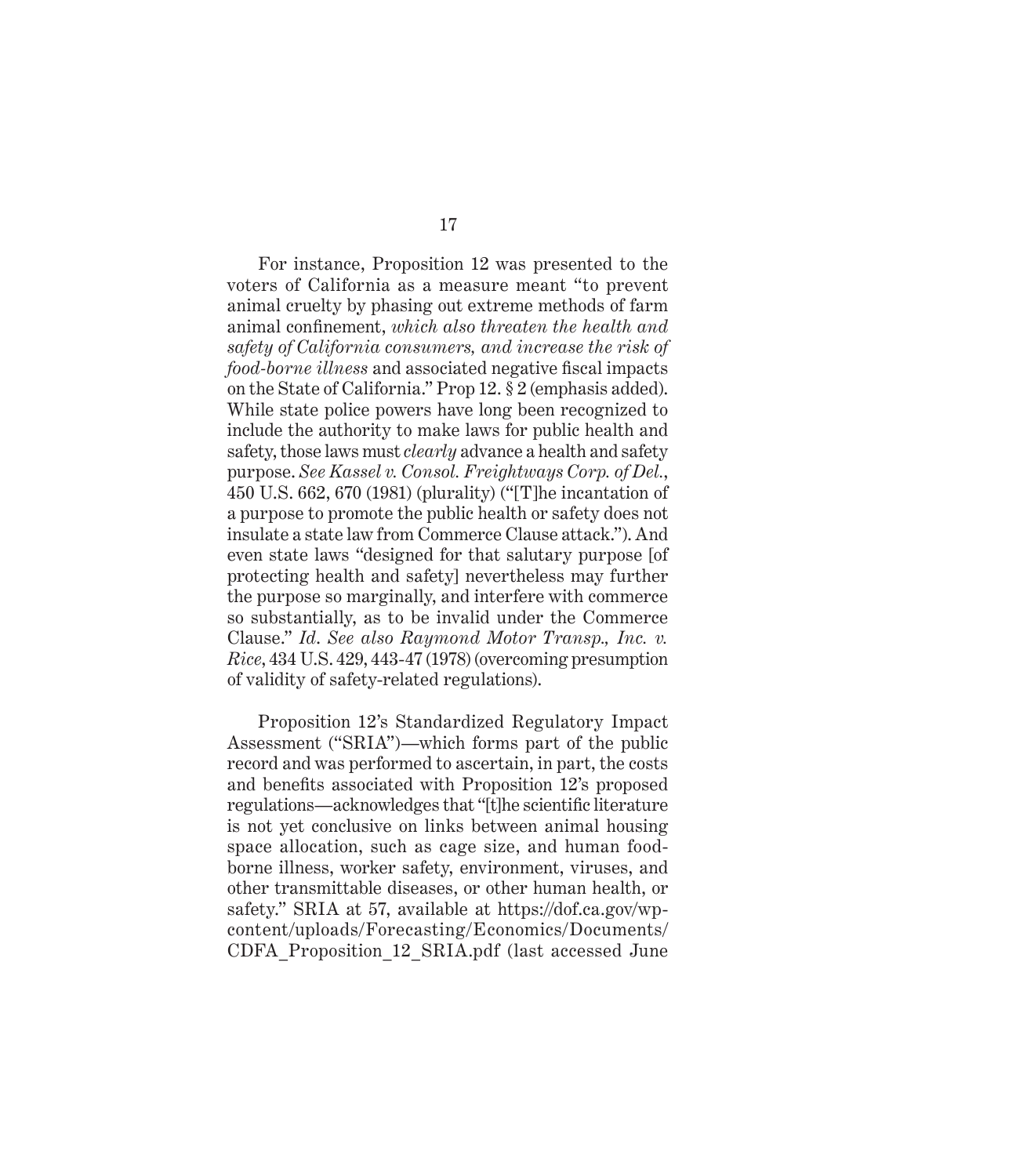15, 2022). Well aware of these inconsistencies, California has "consistently and expressly declined to defend" Proposition 12 as a health and safety measure. *See* U.S. CA9 Am. Br. at \*19.

Rather, the interests actually advanced by Proposition 12 are subjective and unquantifiable. As the SRIA explains, Proposition 12 merely offers California citizens "hard-to-quantify benefits<sup>20</sup> such as moral satisfaction, peace of mind, [and] social approval." *Id*. While a state may be allowed to use its police powers to advance the morals of its citizens, *Stone v. Mississippi*, 101 U.S. 814, 818 (1879), such morals cannot be advanced to the detriment of citizens in other states. *See Healy v. Beer Inst.*, 491 U.S. 324, 336 (1989) ("[T]he practical effect of the statute must be evaluated . . . by considering how the challenged statute may interact with the legitimate regulatory regimes of other States and what effect would arise if not one, but many or every, State adopted similar legislation."). Indeed, it is a violation of the dormant Commerce Clause "when a state law directly affects transactions that take place across state lines or entirely outside of the state's borders." *S.D. Myers, Inc. v. City & County of San Francisco*, 253 F.3d 461, 467 (9th Cir. 2001) (citation omitted).

<sup>20.</sup> Meanwhile, food security is easily quantifiable. A 2014 study referenced by California's "Let's Get Healthy California" Task Force shows that "there are 5.4 million Californians that are food insecure – meaning they have uncertain access to enough food to eat." Let's Get Healthy California, *Food Security*, available at <https://letsgethealthy.ca.gov/food-security/> (last accessed June 13, 2022). Proposition 12 only serves to exacerbate this predicament, as the cost of compliance is estimated to create a 9.2% increase for the price of pork. Pet. Br. at 15.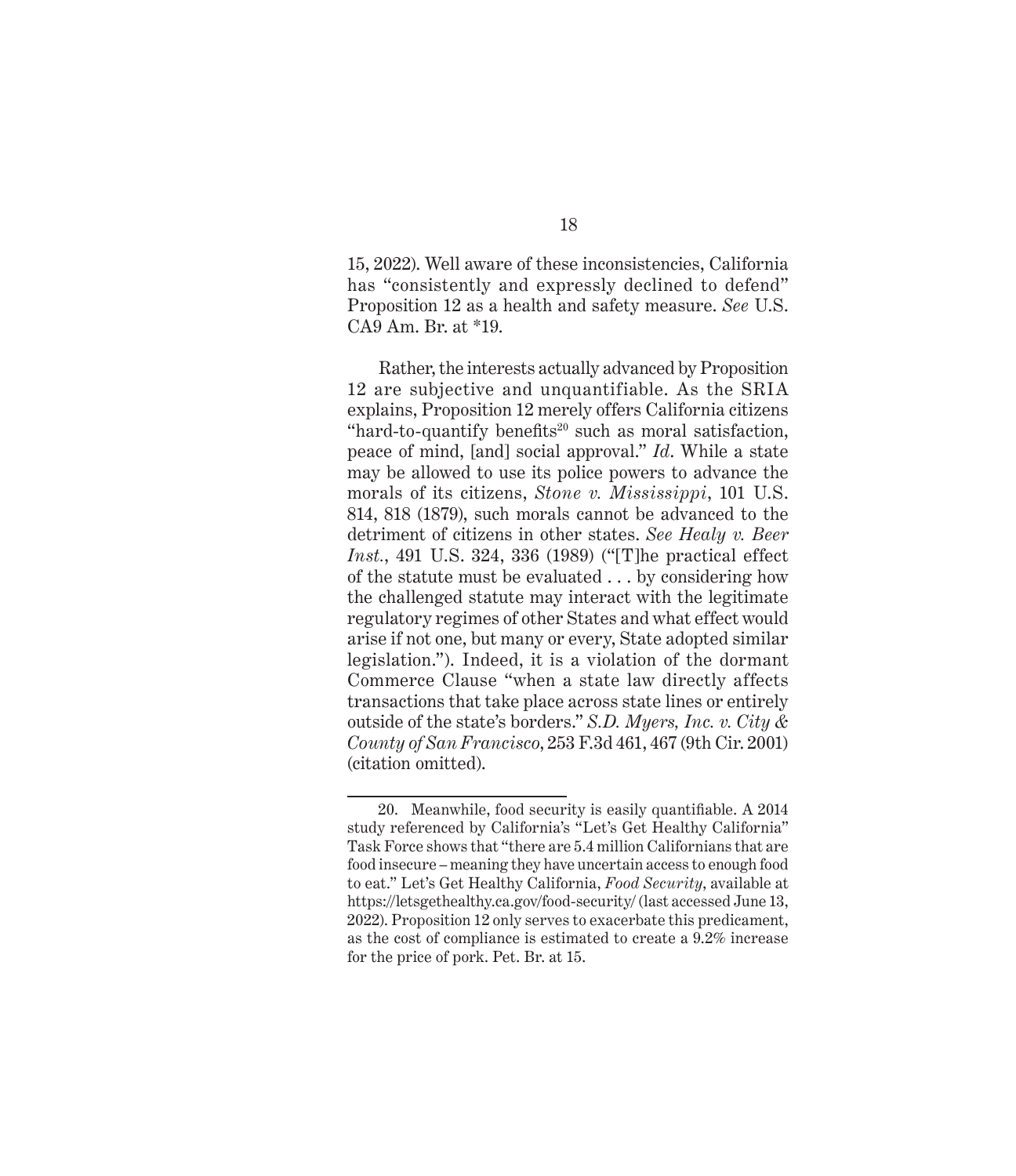#### <span id="page-30-0"></span>**III. CALIFORNIA MAY HAVE A RIGHT TO ENFORCE ITS POLICE POWERS WITH REGARD TO ANIMAL WELFARE, BUT SO DOES EVERY OTHER STATE**

While often expansive, a state's traditional police powers are subject to limitations, especially when a state's actions would interfere with another state's ability to enforce its own police powers. *See C&A Carbone, Inc. v. Town of Clarkstown,* 511 U.S. 383, 393 (1984) (imposition of ordinance "would extend the town's police power beyond its jurisdictional bounds"). *See also Daniels Sharpsmart, Inc. v. Smith*, 889 F.3d 608, 615 (9th Cir. 2018) ("One state cannot be permitted to dictate what other states must do within their own borders.").

Here, not only does Proposition 12 cut directly against foundational principles of free and unencumbered commerce between the fifty states, but the law also attempts to place California's interests above the interests of all other states. *All* fifty states already implement some form of anti-cruelty laws for domestic animals. The National Agricultural Law Center, *States' Animal Cruelty Statutes*, available at [https://nationalaglawcenter.org/](https://nationalaglawcenter.org/state-compilations/animal-cruelty/) [state-compilations/animal-cruelty/](https://nationalaglawcenter.org/state-compilations/animal-cruelty/) (last accessed June 10, 2022). Yet, Proposition 12's requirements are intrusive, and represent an unprecedented overreach by California to control the legitimate interests of its fellow states on the matter of animal cruelty. $21$ 

<sup>21.</sup> Merely days ago, the N.Y. Court of Appeals cited the myriad of anti-cruelty and positive animal welfare laws on the books in the State of New York in shooting down yet another extreme goal of animal activists in seeking to have an elephant protected by common law *habeas corpus*. *In the Matter of*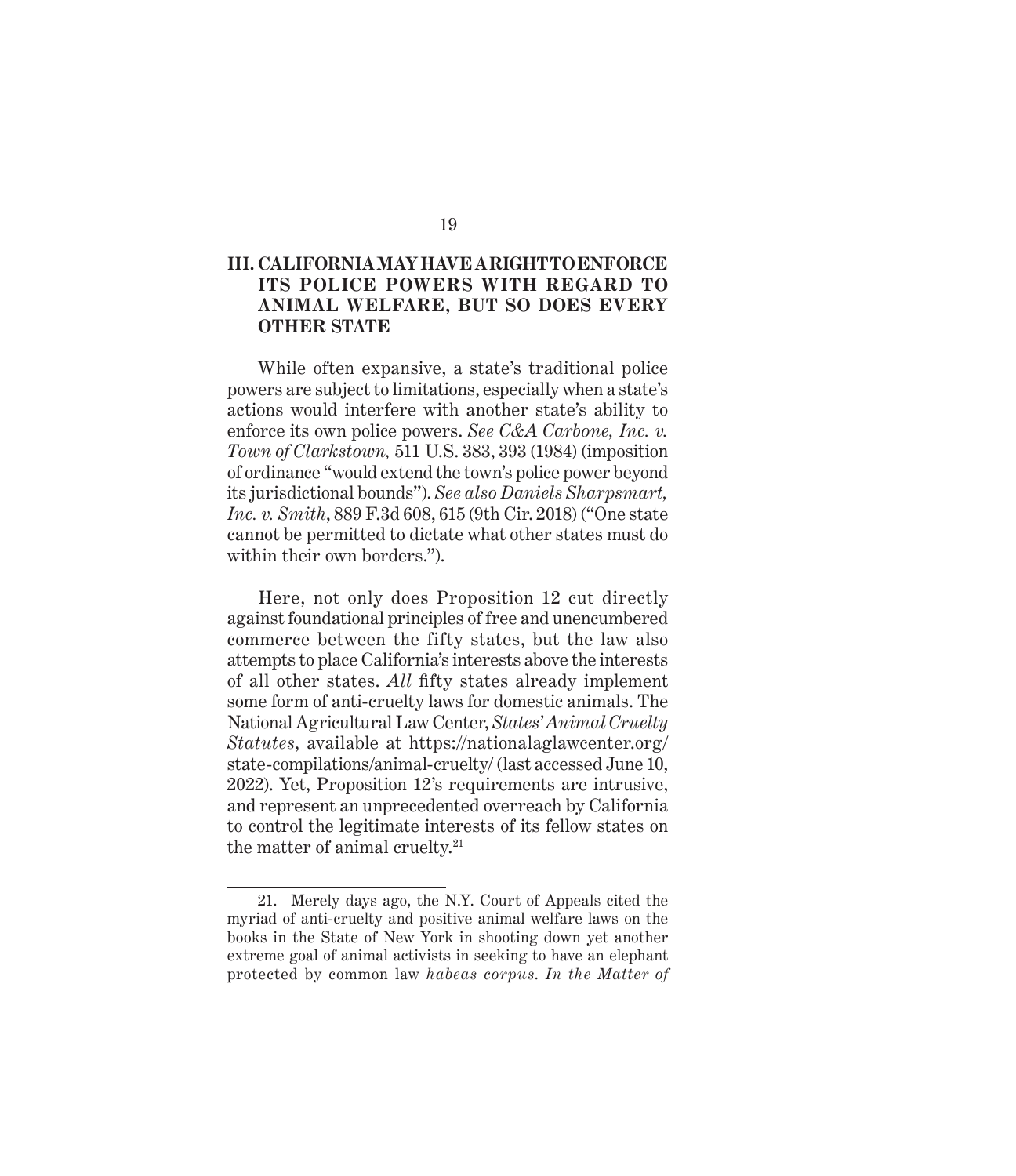The United States Department of Agriculture, which enforces several national public policies related to the slaughter of animals, also acknowledges that animal cruelty laws should be based on the policies of the individual states. *See* U.S. Dep't of Agriculture, National Agricultural Library, *State and Local*, available at <https://www.nal.usda.gov/legacy/awic/state-and-local>(last accessed June 15, 2022) ("all states have established their own animal welfare and anti-cruelty laws in addition to the current federal laws."). Indeed, California's Proposition 2 was respectful of other states' laws, limiting its standards to a farmer or operator managing their livestock (including sows raised for pork production) *within the state*. Cal. Health & Safety Code § 25990 (West 1999 & Supp. 2009) (emphasis added). Proposition 12, by contrast, presents an unconstitutional overreach by attempting to regulate the conduct of out-of-state farmers.

Moreover, "[f]orcing a merchant to seek regulatory approval in one State before undertaking a transaction in another [state] directly regulates interstate commerce [in violation of the dormant Commerce Clause]." *Brown-Forman Distillers Corp. v. New York State Liquor Authority,* 476 U.S. 573, 582 (1984). Nevertheless, California's proposed regulations for Proposition 12 would require out-of-state pork producers to provide California agents with access to their livestock facilities for mandatory inspections. *See* CA Dept. of Food and Agriculture, Animal Health and Food Safety Services' Proposed Regulations, "Animal Confinement," Chapter 10, Article 3, Section 1322.3(b) ("Every pork distributor…

*Nonhuman Rights Project, Inc. v. Breheny,* No. 2020-02581, slip op. at 14-16 (N.Y. June 14, 2022).